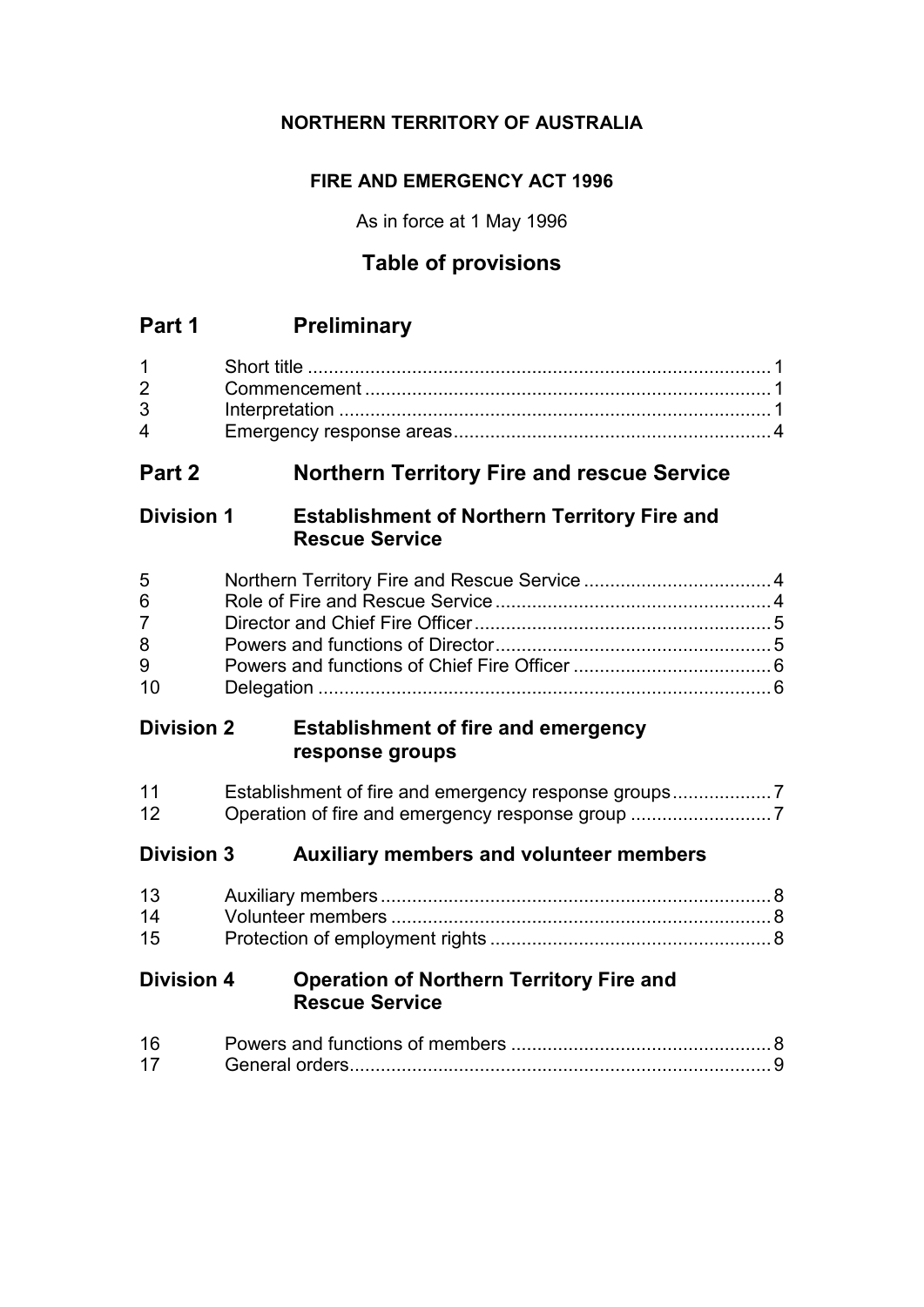# **Part 3 Fires and other emergencies**

# **Division 1 Dealing with fires and other emergencies**

| 18 |  |
|----|--|
| 19 |  |
| 20 |  |
| 21 |  |

# **Division 2 Investigations of fires and other emergencies**

| 22 |  |
|----|--|
| 23 |  |
| 24 |  |

# **Division 3 Prevention of fires and other emergencies**

| 25 |  |
|----|--|
| 26 |  |
| 27 |  |

# **Part 4 Restrictions on lighting fires**

# **Division 1 Fires in open air**

| 28 |  |
|----|--|
| 29 |  |
| 30 |  |

# **Division 2 Fire ban days**

| 31 |  |
|----|--|
| 32 |  |

# **Part 5 Responsibilities of occupiers of land in relation to fires**

| 33 |  |
|----|--|
| 34 |  |

# **Part 6 Offences**

# **Division 1 Offences relating to fires**

| 35 |  |
|----|--|
| 36 |  |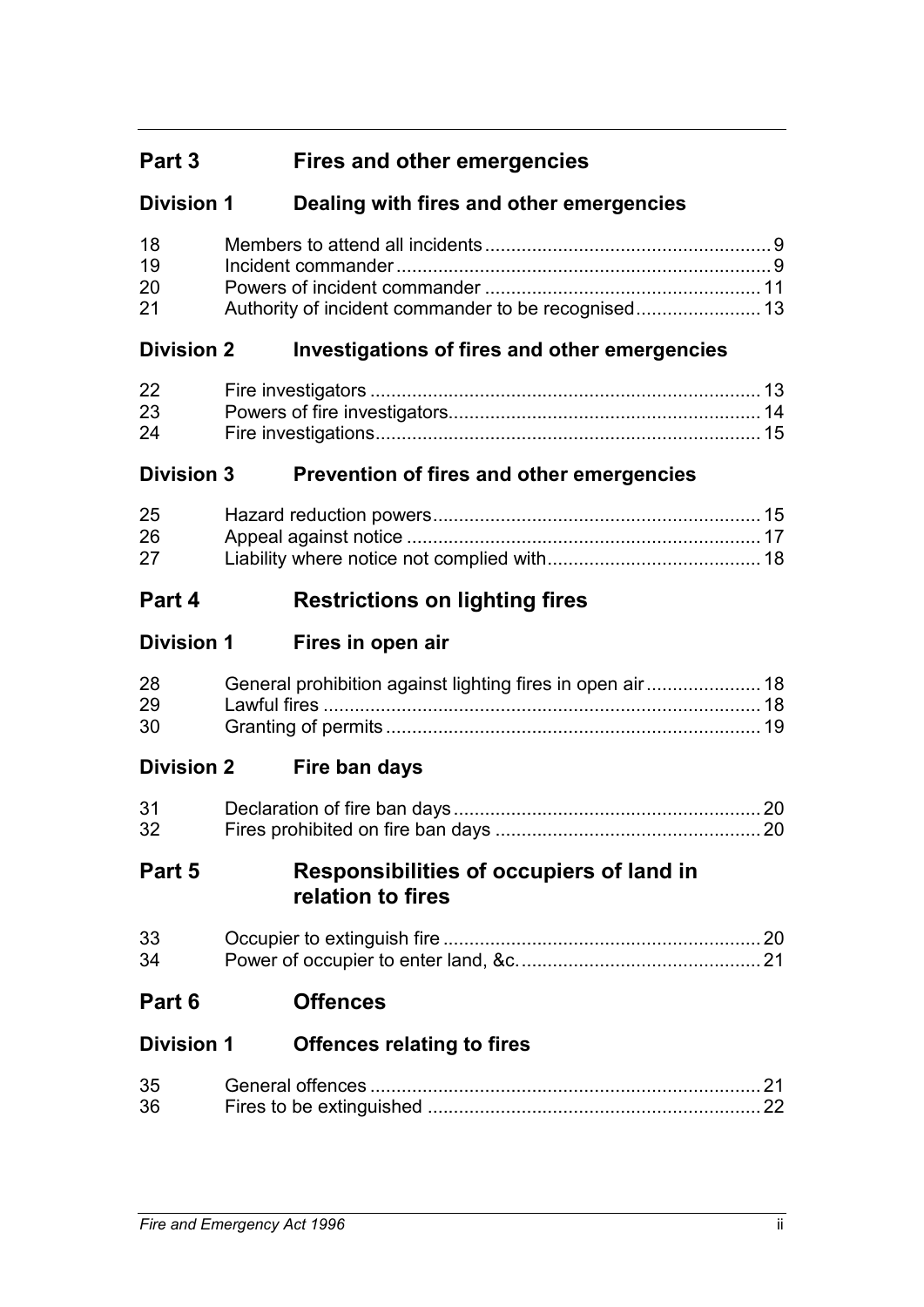# **Division 2 Offences in relation to fire and rescue Service**

| 38 |  |
|----|--|
| 39 |  |
| 40 |  |

# **Part 7 Miscellaneous**

| 41 |                                                       | 24  |
|----|-------------------------------------------------------|-----|
| 42 |                                                       | 24  |
| 43 |                                                       | 25  |
| 44 |                                                       | 26  |
| 45 |                                                       | 26  |
| 46 |                                                       | .26 |
| 47 |                                                       | 27  |
| 48 | Liability of person for fire lit by agent or employee | 27  |
| 49 |                                                       |     |
| 50 |                                                       |     |
| 51 |                                                       | 28  |
| 52 |                                                       | 28  |
| 53 |                                                       | .28 |
| 54 |                                                       | 28  |
| 55 |                                                       | 29  |
| 56 |                                                       | .29 |
|    |                                                       |     |

**ENDNOTES**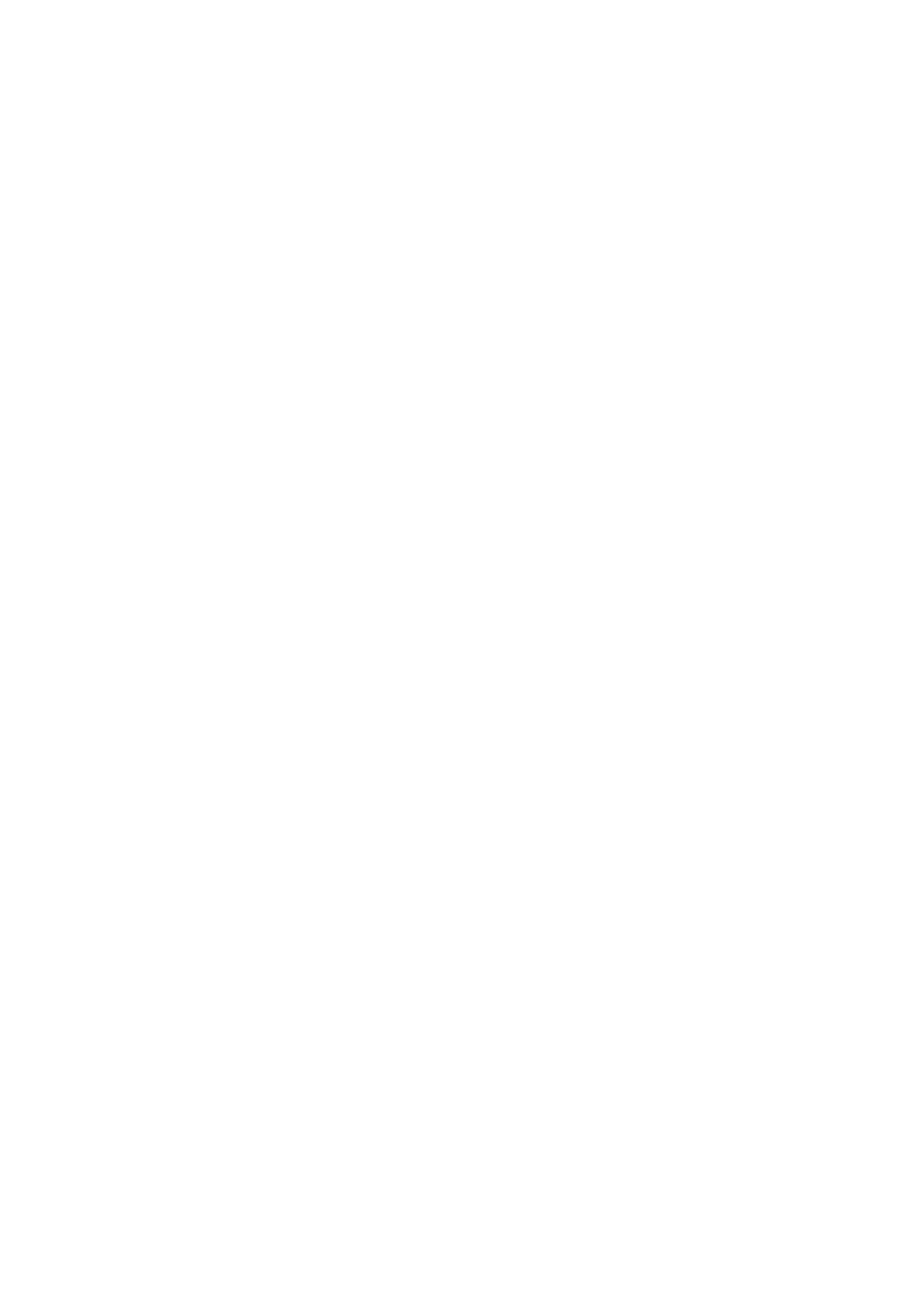# **NORTHERN TERRITORY OF AUSTRALIA**

As in force at 1 May 1996 \_\_\_\_\_\_\_\_\_\_\_\_\_\_\_\_\_\_\_\_

\_\_\_\_\_\_\_\_\_\_\_\_\_\_\_\_\_\_\_\_

### **FIRE AND EMERGENCY ACT 1996**

**An Act to provide for the establishment of the Northern Territory Fire and Rescue Service, the operational and emergency response activities of the Service, the protection of life, property and the environment against fires and other emergencies and for related purposes**

### **Part 1 Preliminary**

#### **1 Short title**

This Act may be cited as the *Fire and Emergency Act 1996*.

#### **2 Commencement**

This Act shall come into operation on a date to be fixed by the Administrator by notice in the *Gazette*.

#### **3 Interpretation**

(1) In this Act, unless the contrary intention appears:

*authorised* means authorised, in writing, by the Director.

*auxiliary member* means a person appointed under section 13 to be an auxiliary member of the Fire and Rescue Service.

*Chief Executive Officer* means the Chief Executive Officer, within the meaning of the *Public Sector Employment and Management Act*, of the Fire and Rescue Service and includes the person holding office under section 56(5).

*Chief Fire Officer* means the Chief Fire Officer of the Fire and Rescue Service referred to in section 7.

*Director* means the Director of the Fire and Rescue Service referred to in section 7.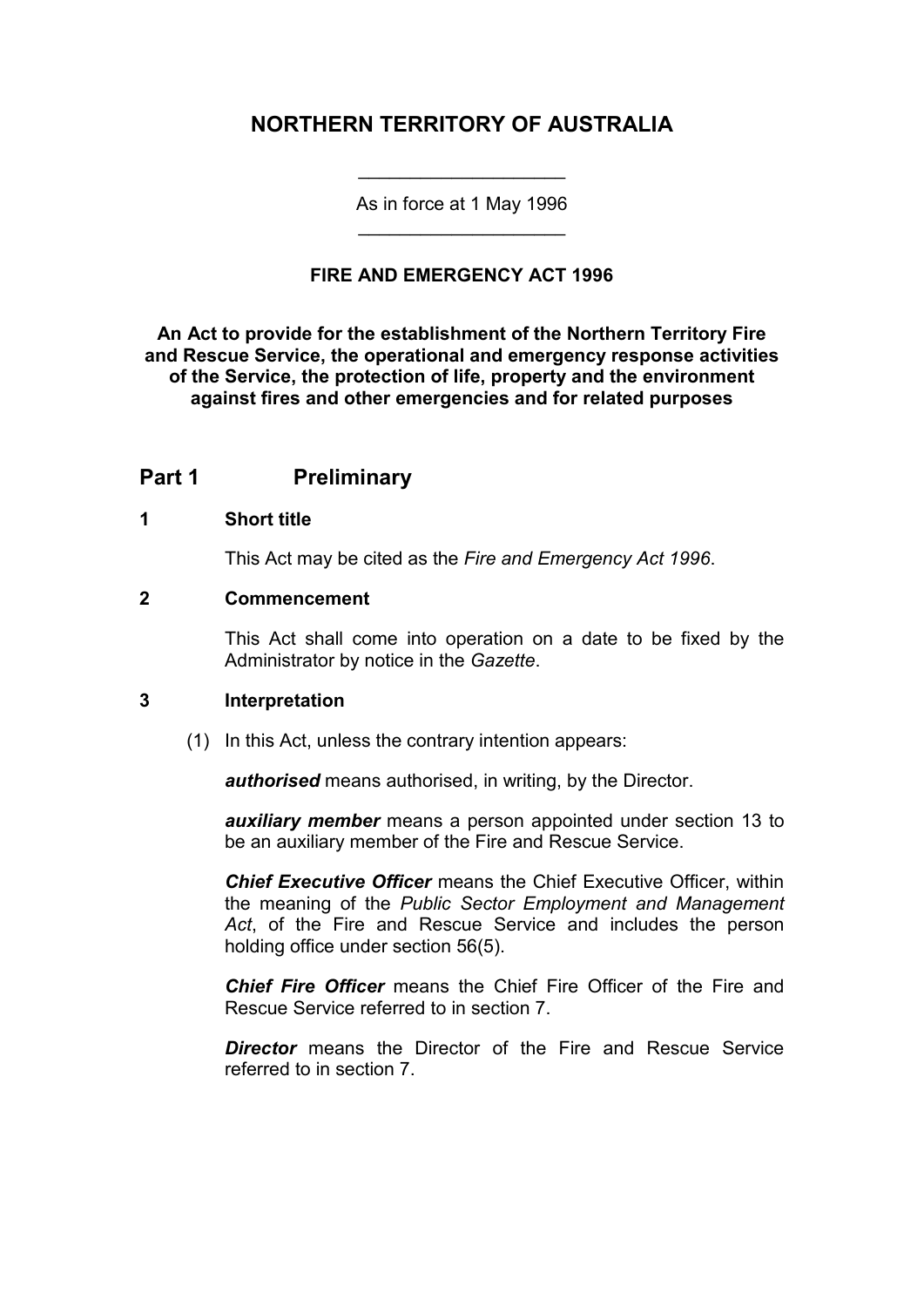*emergency* means an occurrence, where effective response is within the capacity and resources of the Fire and Rescue Service as determined by the Chief Executive Officer, that:

- (a) causes or threatens to cause:
	- (i) loss of life or property; or
	- (ii) injury to persons or property or distress to persons;
- (b) in any way endangers the safety of the public of the Territory; or
- (c) in any way causes or threatens to cause damage to the environment of the Territory.

*emergency response area* means an area declared under section 4, or deemed under section 56, to be an emergency response area.

*fire and emergency response group* means a fire and emergency response group established under section 11 or 56.

*Fire and Rescue Service* means the Northern Territory Fire and Rescue Service established by section 5.

*fire ban day* means a day declared a fire ban day under section 31.

*fire investigator* means a person appointed as a fire investigator under section 22.

*flammable or combustible material* includes:

- (a) a substance capable of ignition or combustion:
	- (i) by the application of heat;
	- (ii) by means of a spark or flame; or
	- (iii) by spontaneous causes; and
- (b) a substance prescribed to be flammable or combustible material.

*hazardous material* means a substance or thing that is a dangerous good, within the meaning of the *Dangerous Goods Act*, or a product or substance that has the potential to harm life, health, property or the environment.

*incident* means a fire or other emergency.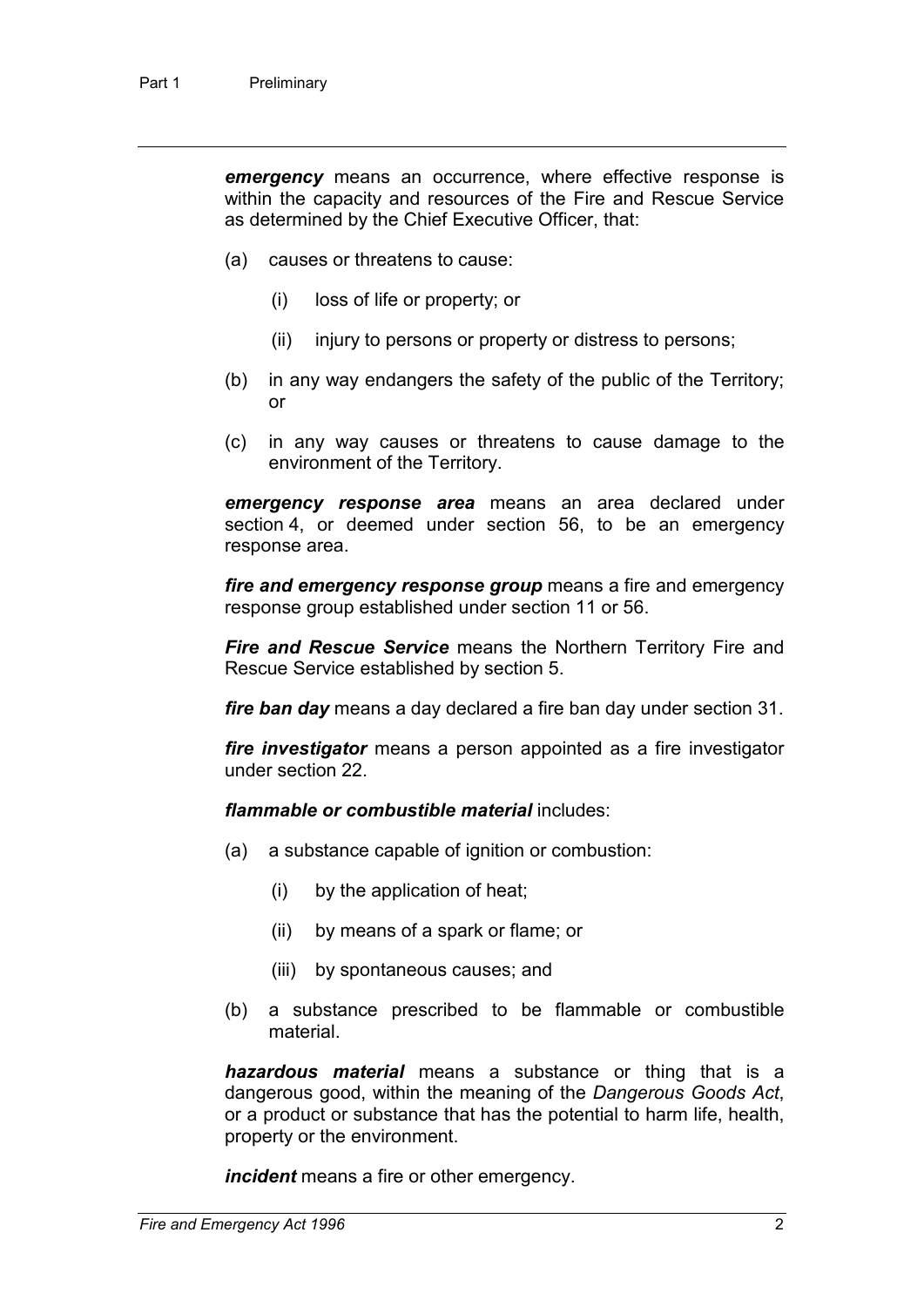*incident commander* means the member or person who, in accordance with section 19, is in command of a fire or other emergency, or the member to whom the powers and functions of the incident commander are transferred under that section.

*in the open air* means any place other than in a permanent structure.

#### *member* means:

- (a) an employee, within the meaning of the *Public Sector Employment and Management Act*, employed in the Fire and Rescue Service;
- (b) an auxiliary member; or
- (c) a volunteer member.

*occupier*, in relation to land, includes:

- (a) a person having, or being entitled to, the use or management of land; and
- (b) where land is let in separate parts, a person receiving or entitled to receive the rent payable in respect of those separate parts, either on his or her own account or as agent for another person,

and includes a person in occupation of land belonging to the Territory, the Commonwealth or a State or another Territory of the Commonwealth, notwithstanding any want or defect of title to occupy the land.

*owner*, in relation to land, means the person in actual receipt of, or entitled to receive, the rents and profits of the land or who, if the land was let, would be entitled to receive the rents and profits whether as beneficiary, owner, trustee, executor or mortgagee in possession or as agent or attorney for another person.

*permanent structure* means a structure of a permanent kind consisting of a roof and fully or partly enclosed sides and includes a caravan but does not include a tent.

*permit* means a permit granted under section 30.

*vehicle* has the same meaning as in the *Motor Vehicles Act*.

*vessel* means a ship, barge, boat or other vessel designed to float on water.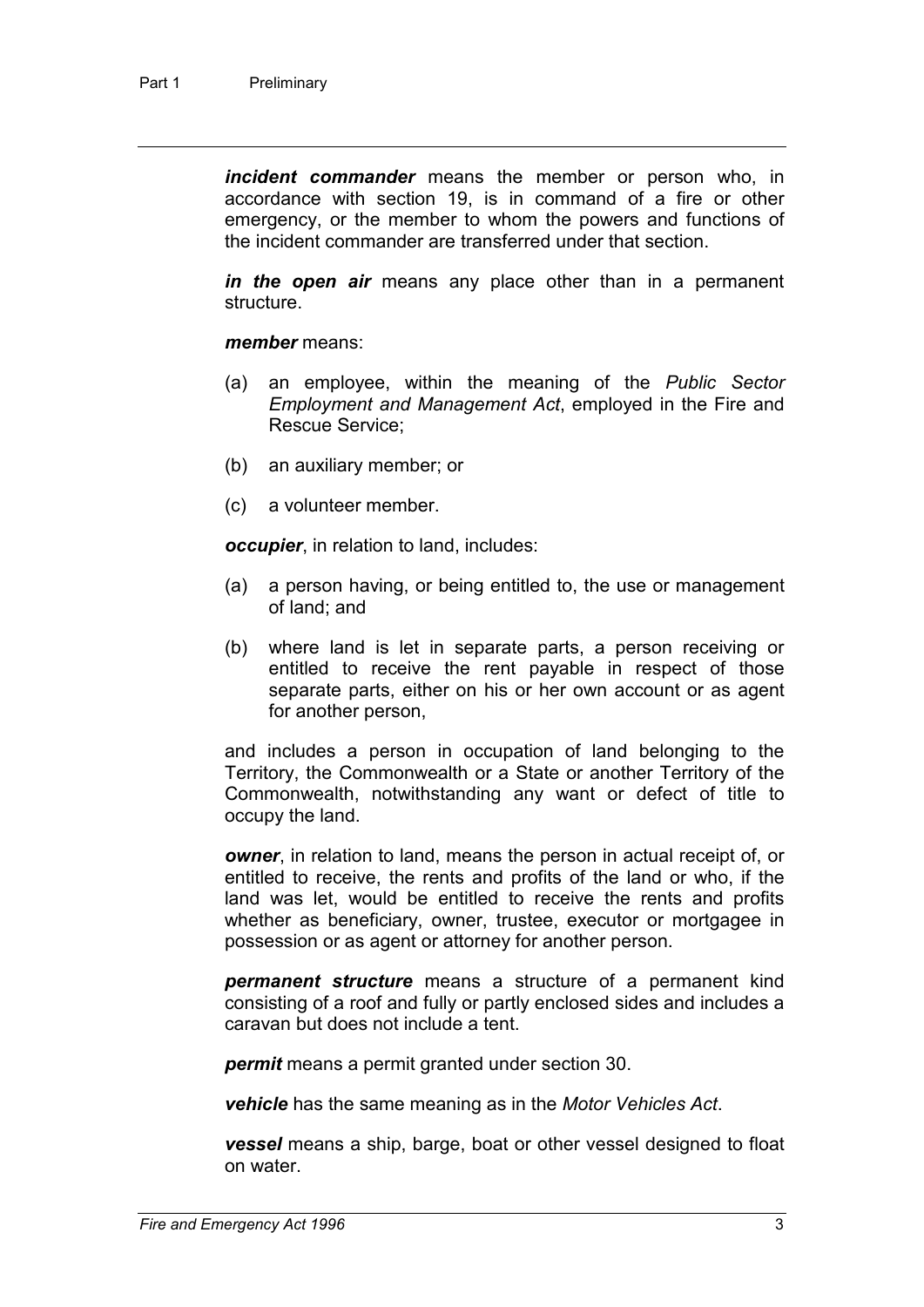*volunteer member* means a person appointed under section 14 to be a volunteer member of the Fire and Rescue Service.

- (2) For the purposes of this Act, a person is taken to light a fire if the person:
	- (a) lights, maintains or uses the fire;
	- (b) aids, procures or counsels another to light, maintain or use the fire; or
	- (c) being the owner or occupier of the land on which the fire is lit, permits another to light, maintain or use the fire.

#### **4 Emergency response areas**

The Minister may, for the purposes of this Act, by notice in the Government *Gazette*, declare an area to be an emergency response area.

### **Part 2 Northern Territory Fire and rescue Service**

### **Division 1 Establishment of Northern Territory Fire and Rescue Service**

#### **5 Northern Territory Fire and Rescue Service**

- (1) There is established by this Act the Northern Territory Fire and Rescue Service.
- (2) For the purposes of the *Public Sector Employment and Management Act*, the Fire and Rescue Service is an Agency within the meaning of that Act.

#### **6 Role of Fire and Rescue Service**

The role of the Fire and Rescue Service is, subject to any other Act:

- (a) to respond to all incidents in an emergency response area;
- (b) to respond to all hazardous material incidents and road accident rescues, wherever occurring, in the Territory;
- (c) to respond to incidents (other than those referred to in paragraph (b)) outside an emergency response area when requested by a member of the Police Force or a member of an organisation having responsibilities to respond to such incidents and where: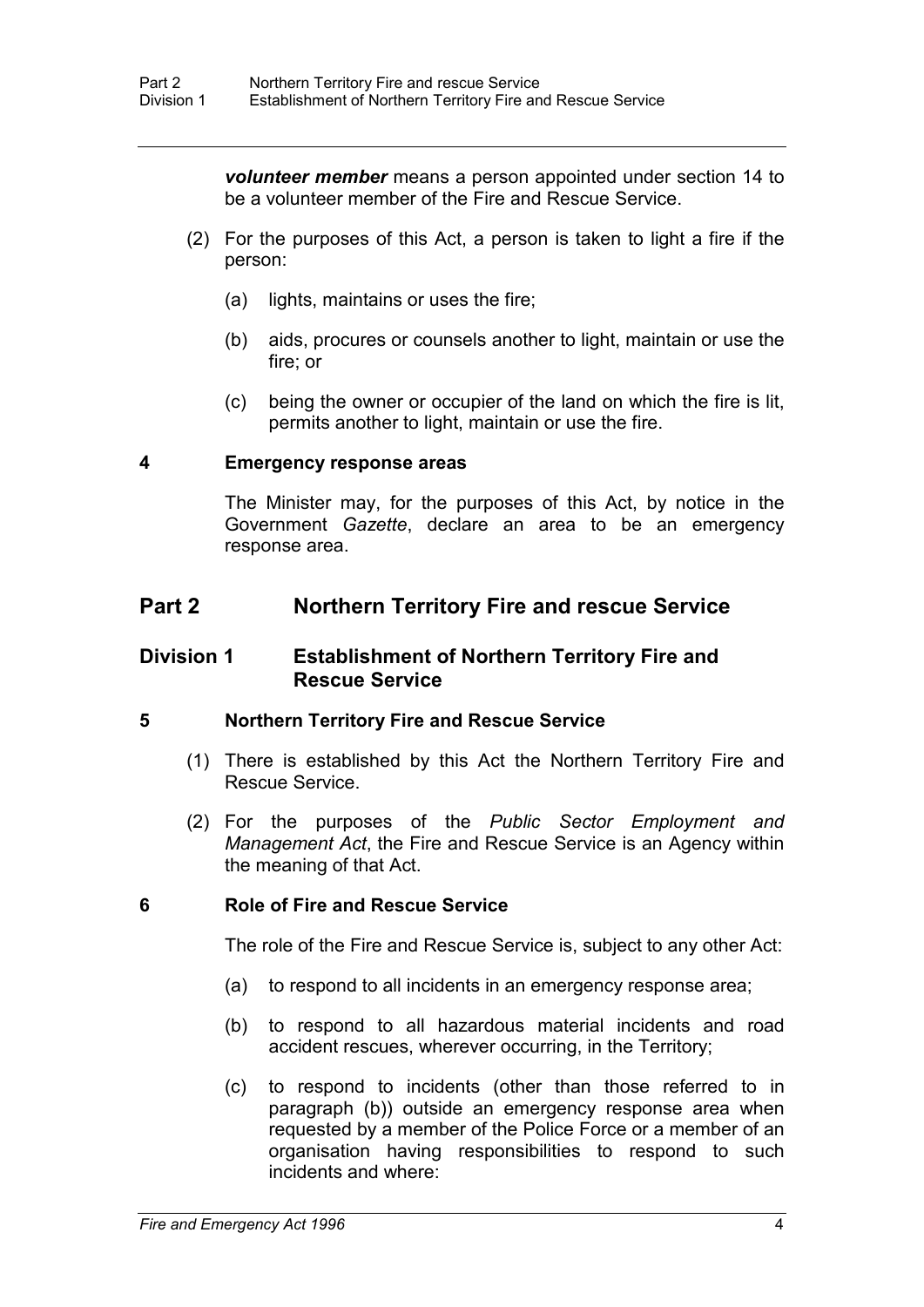- (i) sufficient resources of the Fire and Rescue Service remain available to respond to incidents referred to in paragraph (a);
- (ii) a response is within the resources and capabilities of the Fire and Rescue Service; and
- (iii) a response will materially contribute to extinguishing or controlling the fire or dealing with the emergency;
- (d) to conduct community education and awareness programs relating to fires and other emergencies and, in particular, relating to fire safety and prevention;
- (e) to develop and administer programs designed to promote safety in building structures; and
- (f) to exercise those powers and perform those functions that are imposed on it or a member by any other law in force in the Territory.

#### **7 Director and Chief Fire Officer**

- (1) There is a Director and a Chief Fire Officer of the Fire and Rescue Service.
- (2) The Chief Fire Officer shall be a person with substantial experience in the emergency response activities of a fire and rescue service.

#### **8 Powers and functions of Director**

- (1) Subject to the directions of the Chief Executive Officer, the Director has general control and overall responsibility for the management of the Fire and Rescue Service.
- (2) Without limiting subsection (1), the functions of the Director are to:
	- (a) make provision in every emergency response area, so far as the capacity and resources of the Fire and Rescue Service permits, for the effective response to all incidents, including preventing, suppressing and extinguishing fires or dealing with emergencies and for the safety of people and property endangered by fire or other emergencies;
	- (b) ensure that the Fire and Rescue Service is maintained in accordance with this Act and in a state of operational readiness;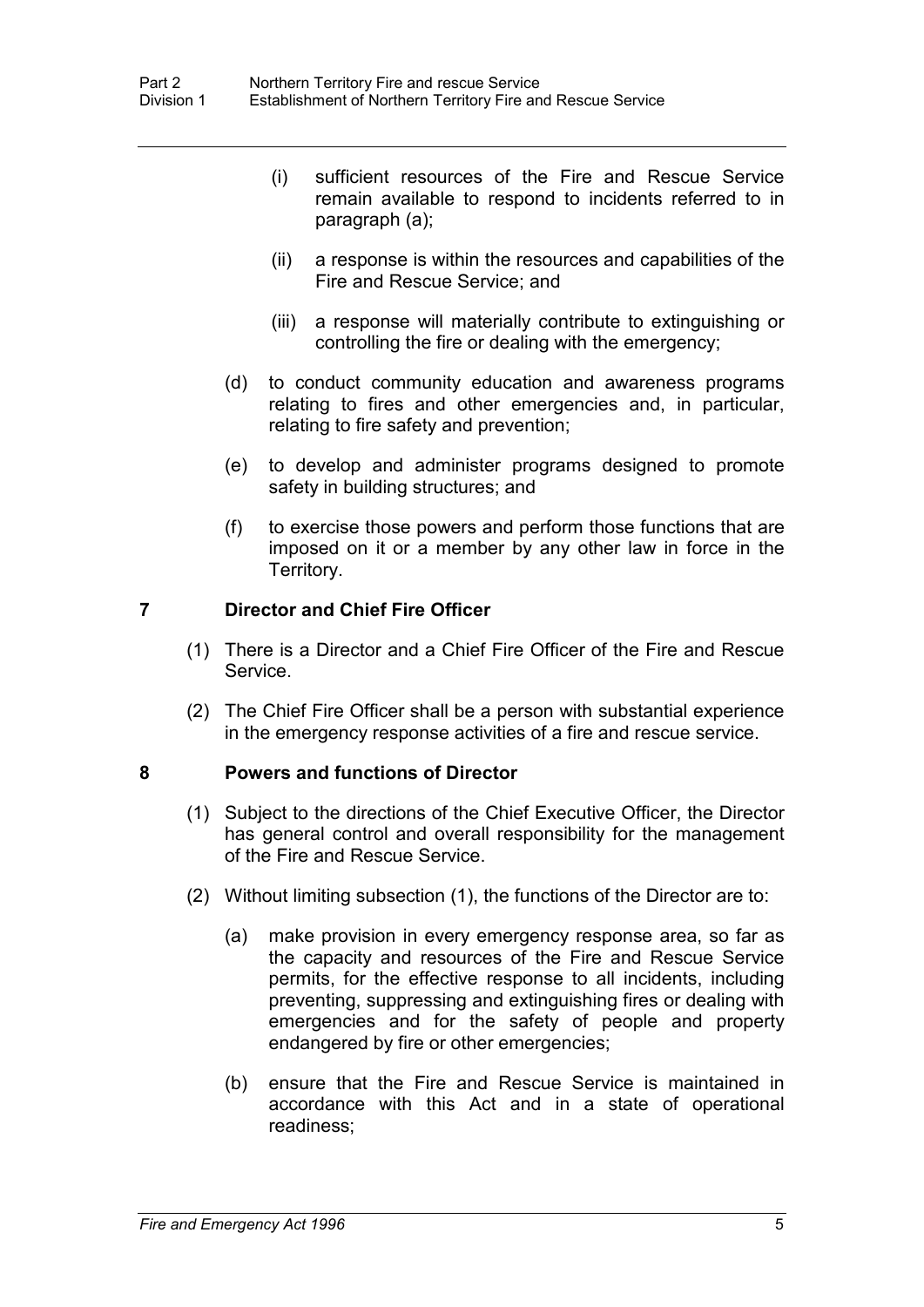- (c) review the efficiency and effectiveness of the Fire and Rescue Service;
- (d) make provision for effective co-operation between the Fire and Rescue Service, the Bushfires Council established under the *Bushfires Act* and the Northern Territory Emergency Service established under the *Disasters Act*; and
- (e) enter into agreements and protocol arrangements with organisations, either within or outside the Territory, that can assist the Fire and Rescue Service in the performance of its role under this Act.
- (3) The Director has power to do all things that are necessary or convenient to be done for or in connection with or incidental to the performance of his or her functions and the exercise of his or her powers.

### **9 Powers and functions of Chief Fire Officer**

- (1) Subject to the directions of the Director, the Chief Fire Officer has operational responsibility for the Fire and Rescue Service.
- (2) The Chief Fire Officer has power to do all things that are necessary or convenient to be done for or in connection with or incidental to the performance of his or her functions and the exercise of his or her powers.

### **10 Delegation**

- (1) The Minister or the Director may, in writing, delegate to a person, including the person from time to time holding, acting in or performing the duties of an office, designation or position, any of his or her powers and functions under this Act, other than this power of delegation.
- (2) A power or function delegated under this section, when exercised or performed by the delegate shall, for the purpose of this Act, be deemed to have been exercised or performed by the Minister or the Director, as the case may be.
- (3) A delegation under this section does not prevent the exercise of a power or the performance of a function by the Minister or the Director.
- (4) For the purposes of this Act, the Chief Executive Officer has and may exercise the powers and perform the functions of the Director.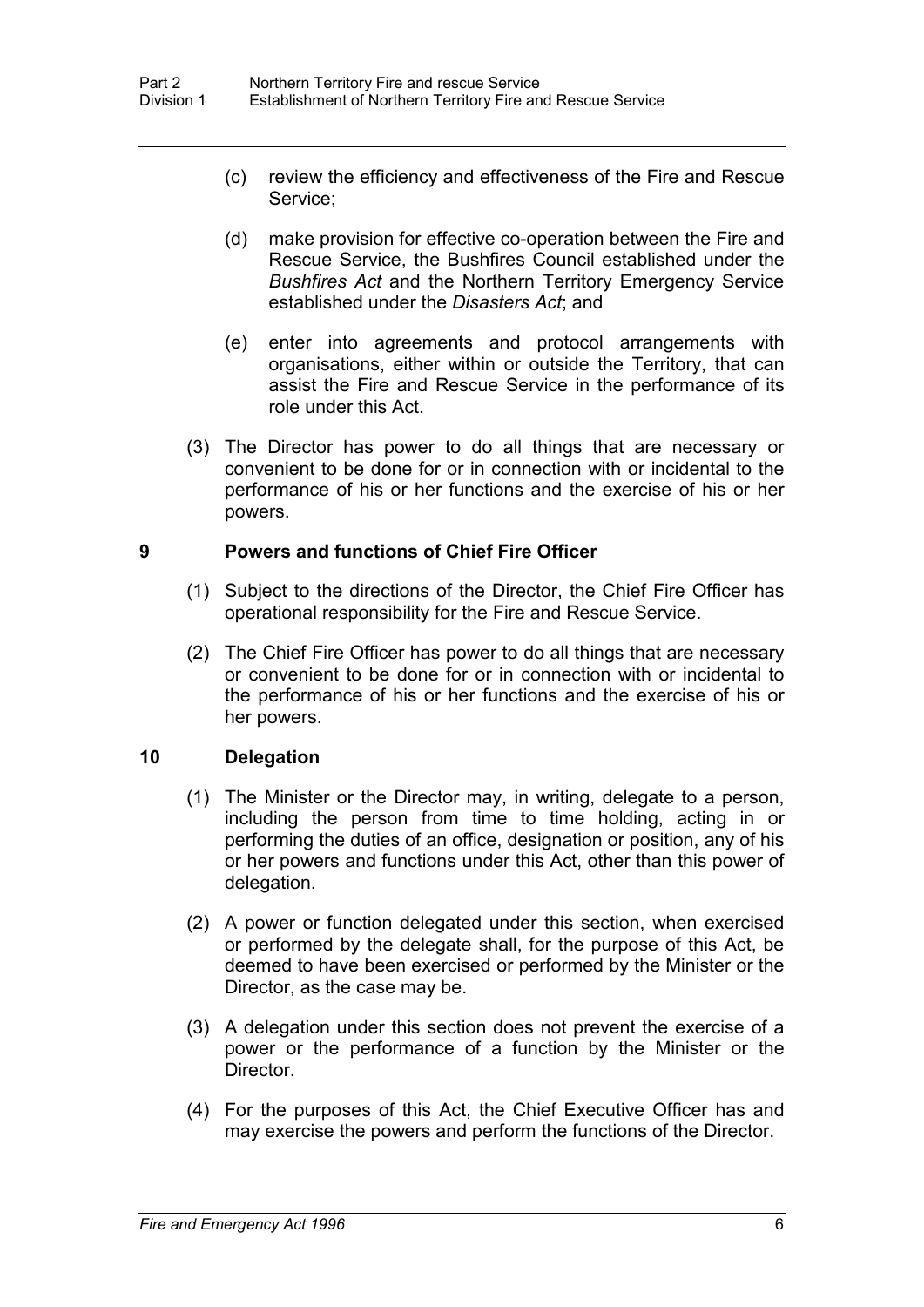### **Division 2 Establishment of fire and emergency response groups**

#### **11 Establishment of fire and emergency response groups**

- (1) The Minister may, for the purposes of this Act, establish fire and emergency response groups.
- (2) Where the Minister establishes a fire and emergency response group under subsection (1), the Minister shall determine:
	- (a) the name of the fire and emergency response group; and
	- (b) the area in which the fire and emergency response group will operate.

### **12 Operation of fire and emergency response group**

- (1) In respect of each fire and emergency response group, the Director shall determine:
	- (a) the core functions of the fire and emergency response group;
	- (b) the constitution under which the fire and emergency response group will operate; and
	- (c) the relationship of the fire and emergency response group with other fire and emergency response groups and its obligations to other fire and emergency response groups.
- (2) The constitution of a fire and emergency response group may be amended, with the approval of the Director, in the manner set out in the constitution.
- (3) A fire and emergency response group shall consist of the members who, in accordance with the constitution, are the members of the group.
- (4) A fire and emergency response group shall be deemed, for the purposes of the Associations Incorporation Act, to be an association incorporated under that Act and the Director may give directions to a member of a fire and emergency response group to ensure that the provisions of that Act relating to the lodging of documents and other information are complied with.
- (5) A member given a direction under subsection (4) shall comply with the direction.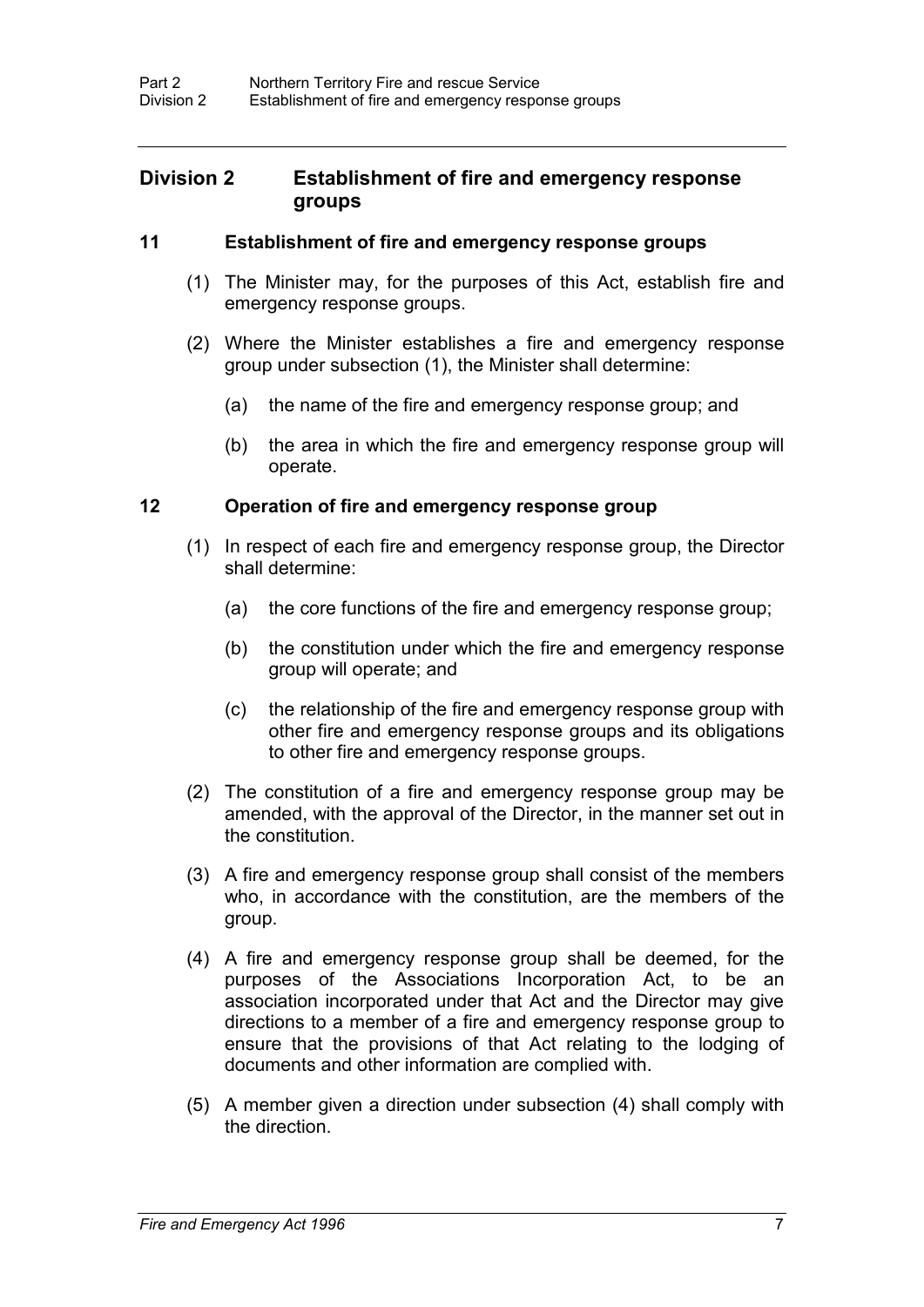### **Division 3 Auxiliary members and volunteer members**

#### **13 Auxiliary members**

- (1) The Director may appoint a person to be an auxiliary member of the Fire and Rescue Service.
- (2) An auxiliary member shall be paid for his or her services in accordance with a scale of fees determined by the Minister.
- (3) Subject to subsection (2), an auxiliary member shall be employed on such terms and conditions as are determined, from time to time, by the Director.

#### **14 Volunteer members**

- (1) The Director may appoint a person to be a volunteer member of the Fire and Rescue Service.
- (2) A volunteer member shall not be paid for his or her services.

### **15 Protection of employment rights**

An auxiliary member or volunteer member who, during or immediately after a fire or other emergency, is absent from his or her usual employment or duties in connection with the fire or emergency, shall not be liable for dismissal, loss of long service leave, sick leave, recreation leave or other benefits to which he or she may be entitled under the industrial award or agreement applicable to his or her usual employment, by reason only of his or her absence on those duties, whether or not his or her usual employer has consented to the absence.

### **Division 4 Operation of Northern Territory Fire and Rescue Service**

#### **16 Powers and functions of members**

- (1) A member shall exercise such powers and perform such functions as are conferred or imposed on the member by or under this Act or any other law in force in the Territory.
- (2) A member shall promptly obey all lawful instructions given to the member by a member of a higher rank, or a member of the same rank, under whose control, direction or supervision the member is performing his or her duties.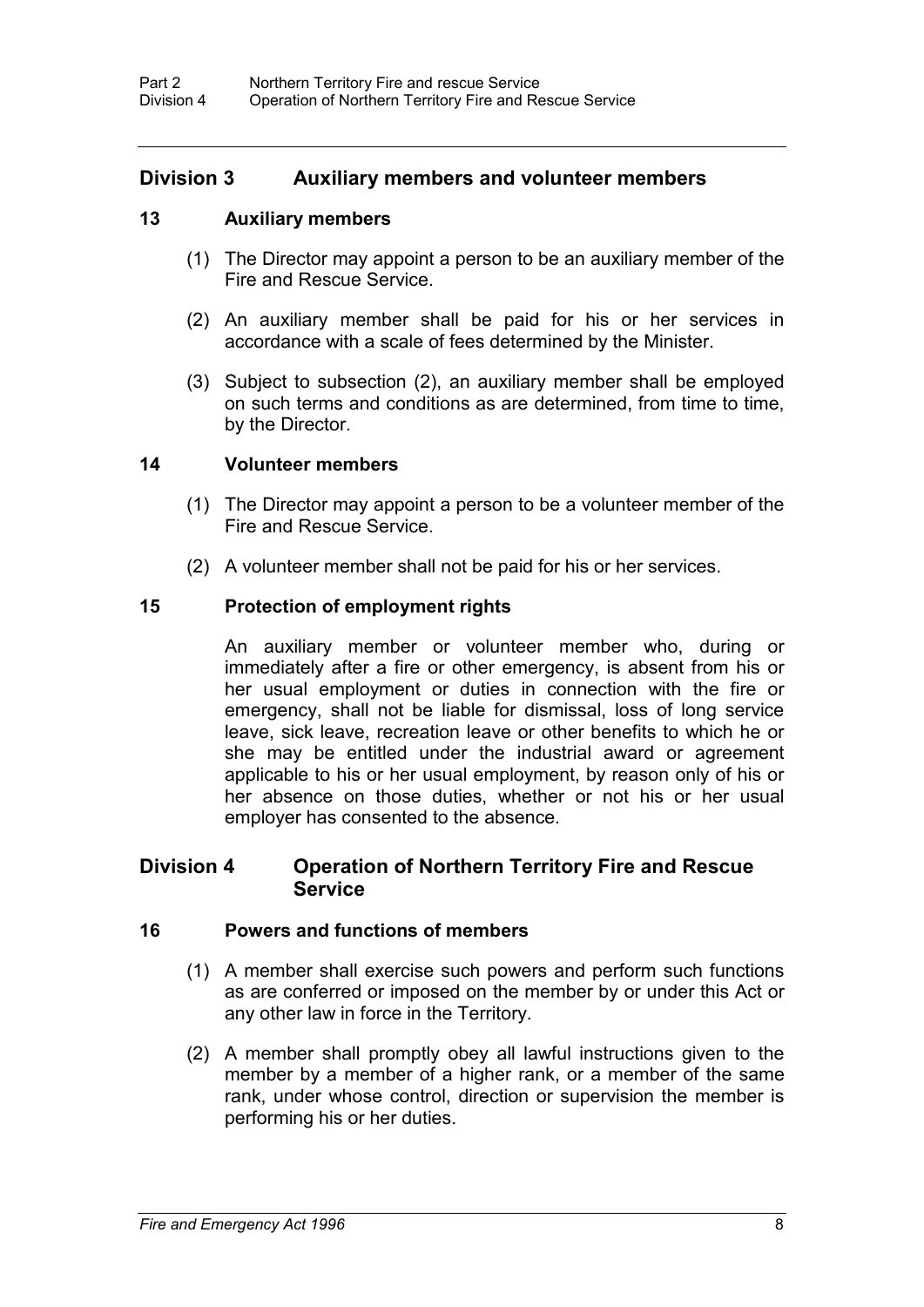#### **17 General orders**

- (1) The Director may, from time to time, in writing, issue such general orders and instructions as are necessary to ensure the effective and efficient operation of the Fire and Rescue Service.
- (2) Without limiting the generality of subsection (1), the general orders and instructions may make provision for and in relation to:
	- (a) the ranks in, and the command structure of, the Fire and Rescue Service;
	- (b) methods of training of members;
	- (c) the times and manner in which members are to undergo medical examinations;
	- (d) the preparation, maintenance and availability of service records of members; and
	- (e) the response by members to incidents outside an emergency response area.

### **Part 3 Fires and other emergencies**

#### **Division 1 Dealing with fires and other emergencies**

#### **18 Members to attend all incidents**

When a call to an incident is received, whether orally, by automatic alarm or by other means, those members as are determined by the Director shall proceed promptly to the place where a fire or other emergency is, or is thought to be, with such equipment as is available to those members for the purpose of extinguishing or controlling the fire or dealing with the emergency, if any.

#### **19 Incident commander**

- (1) At an incident, the incident commander:
	- (a) has responsibility for extinguishing or controlling the fire or dealing with the emergency;
	- (b) has command of the members at the fire or other emergency and the equipment available to those members; and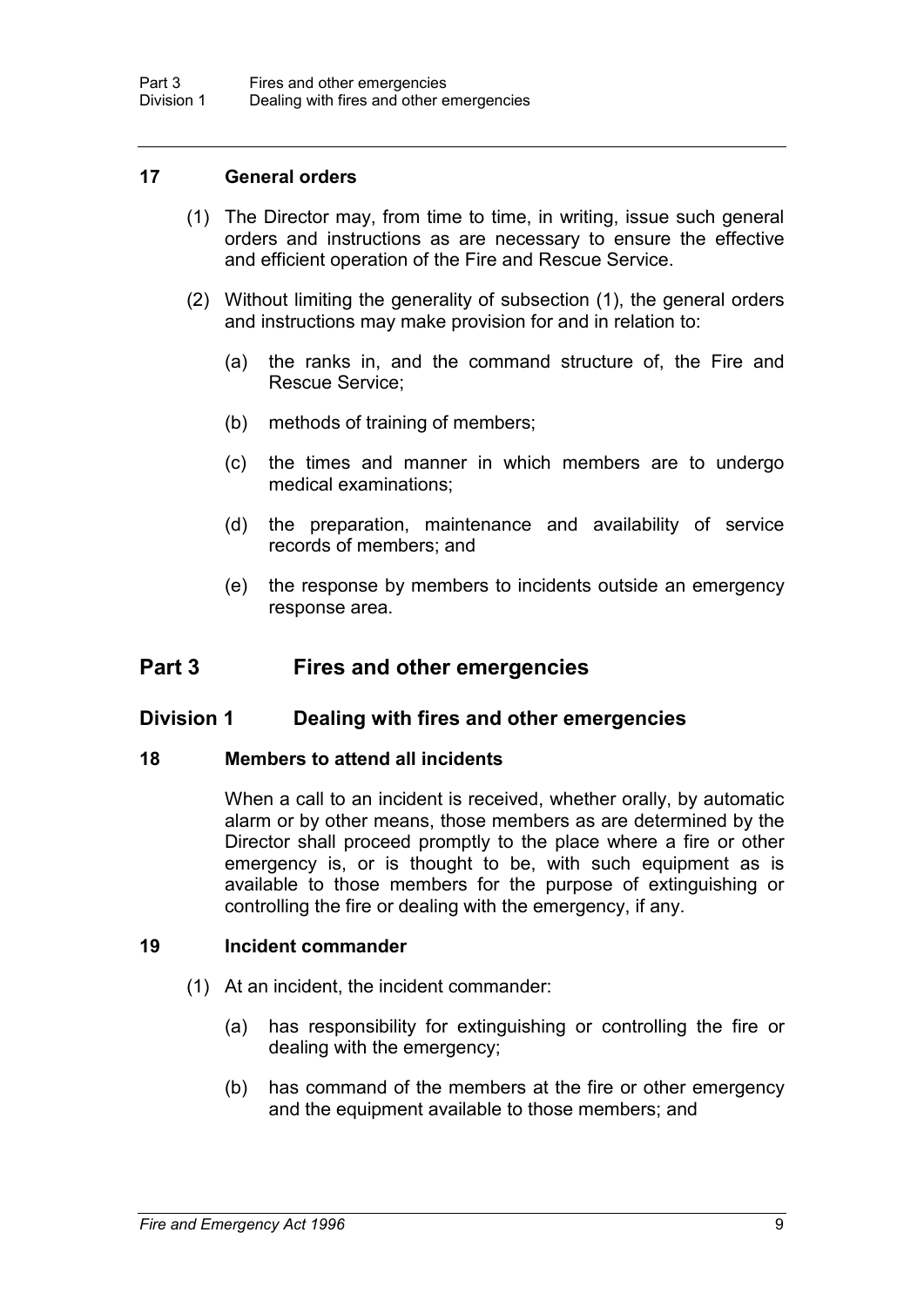- (c) shall exercise the powers and perform the functions that are conferred or imposed on an incident commander by or under this Act.
- (2) At an incident there shall be one incident commander who is, subject to subsection (3):
	- (a) the member of the highest rank or designation within the command structure of the Fire and Rescue Service who first attends at a fire or other emergency;
	- (b) a member of a higher rank or designation who subsequently attends the fire or emergency and assumes command at the fire or emergency; or
	- (c) a member to whom the powers and functions of the incident commander are transferred.
- (3) The Director may appoint a person, including a person exercising powers or performing functions under a law of a State relating to dealing with fires or other emergencies in that State, to be an incident commander.
- (4) An appointment under subsection (3) may be:
	- (a) for a particular fire or other emergency;
	- (b) for a class of fires or other emergencies;
	- (c) for all fires and/or other emergencies in a specified area; and/or
	- (d) for a specified period.
- (5) An appointment under subsection (3) may be subject to such conditions, if any, as the Director thinks fit.
- (6) A person appointed under subsection (3) is, subject to his or her appointment, the incident commander in relation to a fire or other emergency to which his or her appointment relates, but nothing in this subsection prevents the Director from appointing another person in place of the incident commander at a fire or other emergency.
- (7) Nothing:
	- (a) in subsection (2)(b) prevents a second or subsequent member assuming command at a fire or other emergency in accordance with that paragraph; or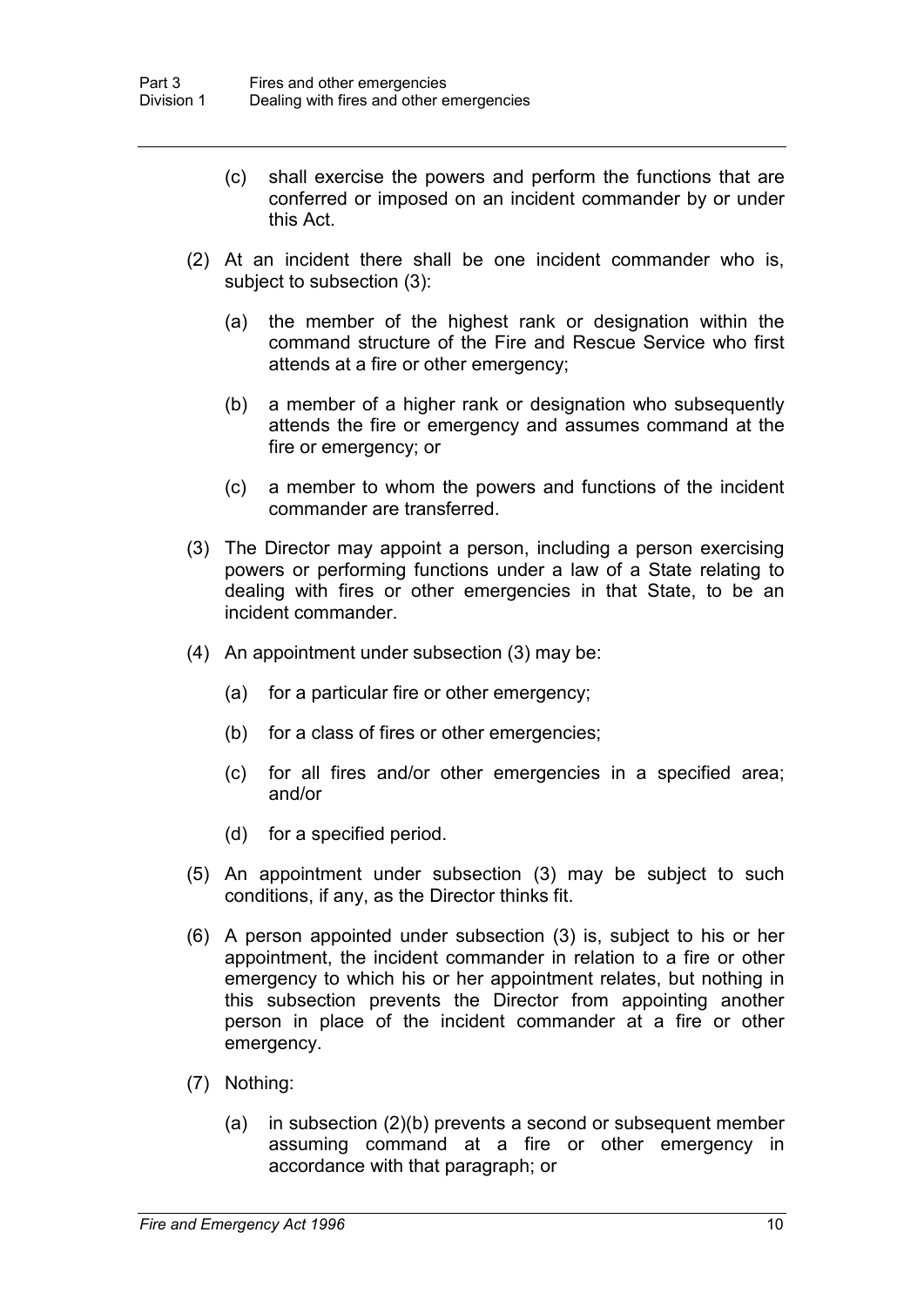(b) in subsection (2)(c) prevents a member to whom the powers and functions of the incident commander are transferred, transferring those powers and functions to another member.

### **20 Powers of incident commander**

- (1) The incident commander at a fire or other emergency shall:
	- (a) try, by such practicable means as he or she thinks fit, to control and extinguish the fire or deal with the emergency and to protect and save life and property; and
	- (b) control and direct those members who are at the fire or other emergency and any person who voluntarily places his or her services at the incident commander's disposal.
- (2) Without limiting the generality of subsection (1), the incident commander, at or immediately after a fire or other emergency, may:
	- (a) enter, or cause to be entered, and, if necessary, force open, or cause to be forced open, any land, building, vehicle or vessel on fire or which he or she considers may be on fire, menaced by fire, or in the vicinity of the fire or other emergency;
	- (b) cause land, a building, vehicle or vessel to be taken possession of, pulled down, sunk, damaged, destroyed or removed;
	- (c) take, or cause to be taken, equipment (including a vehicle) into, through, over or on land, a building, vehicle or vessel which he or she considers provides convenient access to the fire or other emergency;
	- (d) take possession of, remove and keep in safe custody any property on land or in a building, vehicle or vessel on fire or in the vicinity of the fire or other emergency;
	- (e) cause a street or thoroughfare in the vicinity of the fire or other emergency to be closed to traffic during the continuance of the fire or emergency;
	- (f) order a person to vacate land, a building, vehicle or vessel on fire or in the vicinity of the fire or other emergency;
	- (g) remove, or order a member to remove, a person, vehicle, vessel or thing the presence of whom or which at or near the fire or other emergency might, in the incident commander's opinion, interfere with the work of the members, or create a danger;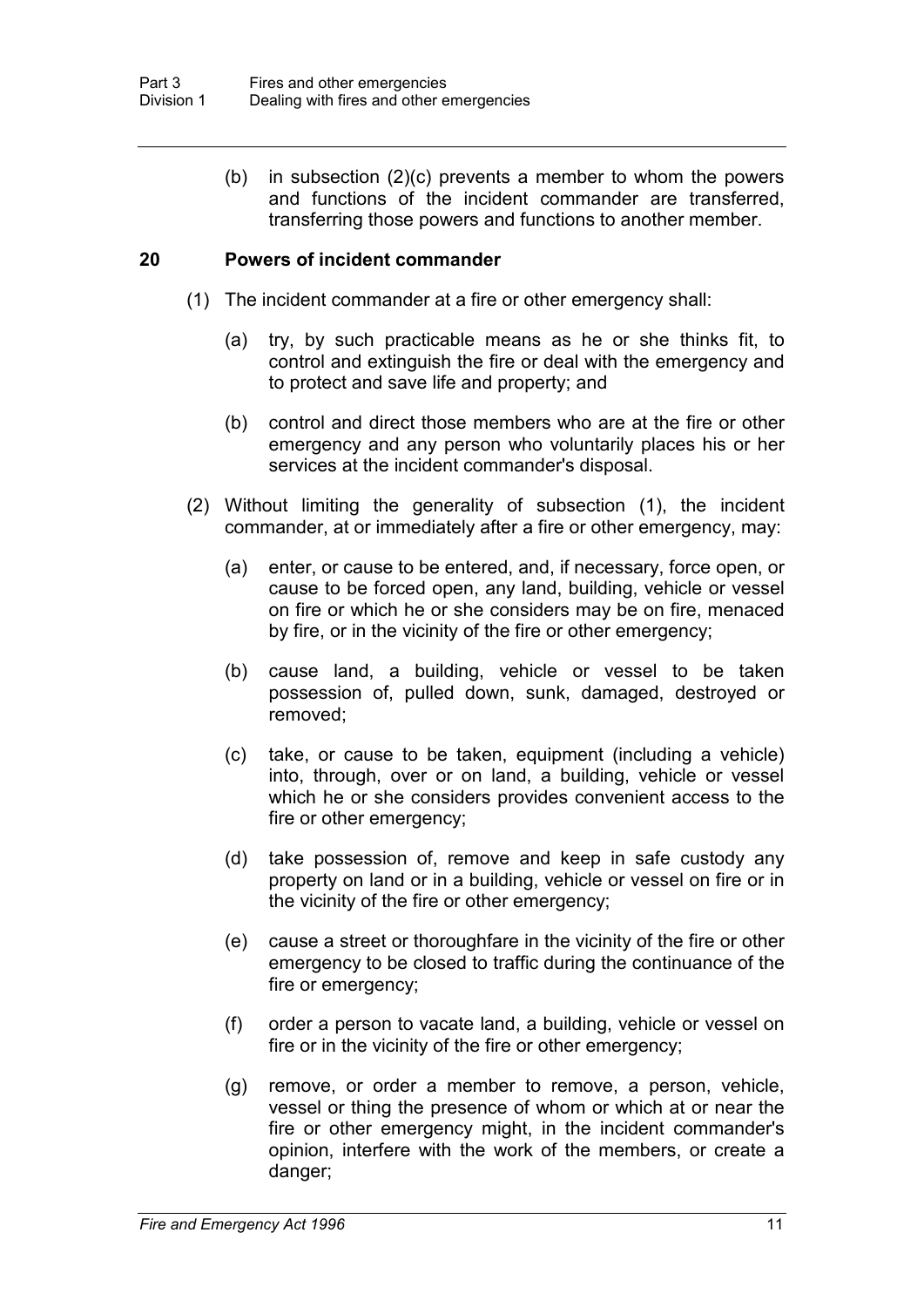- (h) pull down, destroy or shore up, or cause to be pulled down, destroyed or shored up, a wall or building which, in the incident commander's opinion, has, as a result of the fire or emergency, become damaged, insecure or dangerous to life or property;
- (j) use, without being liable to pay for it, any convenient supply of water to extinguish the fire;
- (k) cause water to be shut off from a main or pipe, or to be redirected, to obtain a greater pressure or supply of water;
- (m) cause the supply of electricity, gas or other fuel to land or a building:
	- (i) on fire;
	- (ii) adjacent to land or a building on fire; or
	- (iii) in the vicinity of the fire or other emergency,

to be shut off or disconnected;

- (n) administer, or cause to be administered, first aid and basic life support to persons injured by the fire or other emergency; or
- (p) direct or authorise the doing by a member or by a person who voluntarily places his or her services at the disposal of the incident commander, of an act or thing which the incident commander is, under this section, empowered to do.
- (3) Subject to subsection (4), where at or immediately after a fire or other emergency, a member or a member of the Police Force is of the opinion that, for the purpose of protecting life or property or controlling or extinguishing the fire or dealing with the emergency, it is necessary or desirable to do an act or thing which the incident commander is empowered to do under subsection (2), not being an act or thing specified in paragraph (h) or (p) of that subsection, the member or a member of the Police Force may, without the authority of the incident commander, do that act or thing.
- (4) A member or a member of the Police Force may only do an act or thing referred to in subsection (3) without the authority of the incident commander where it is not practicable for the authority for the doing of that act or thing to be obtained from the incident commander.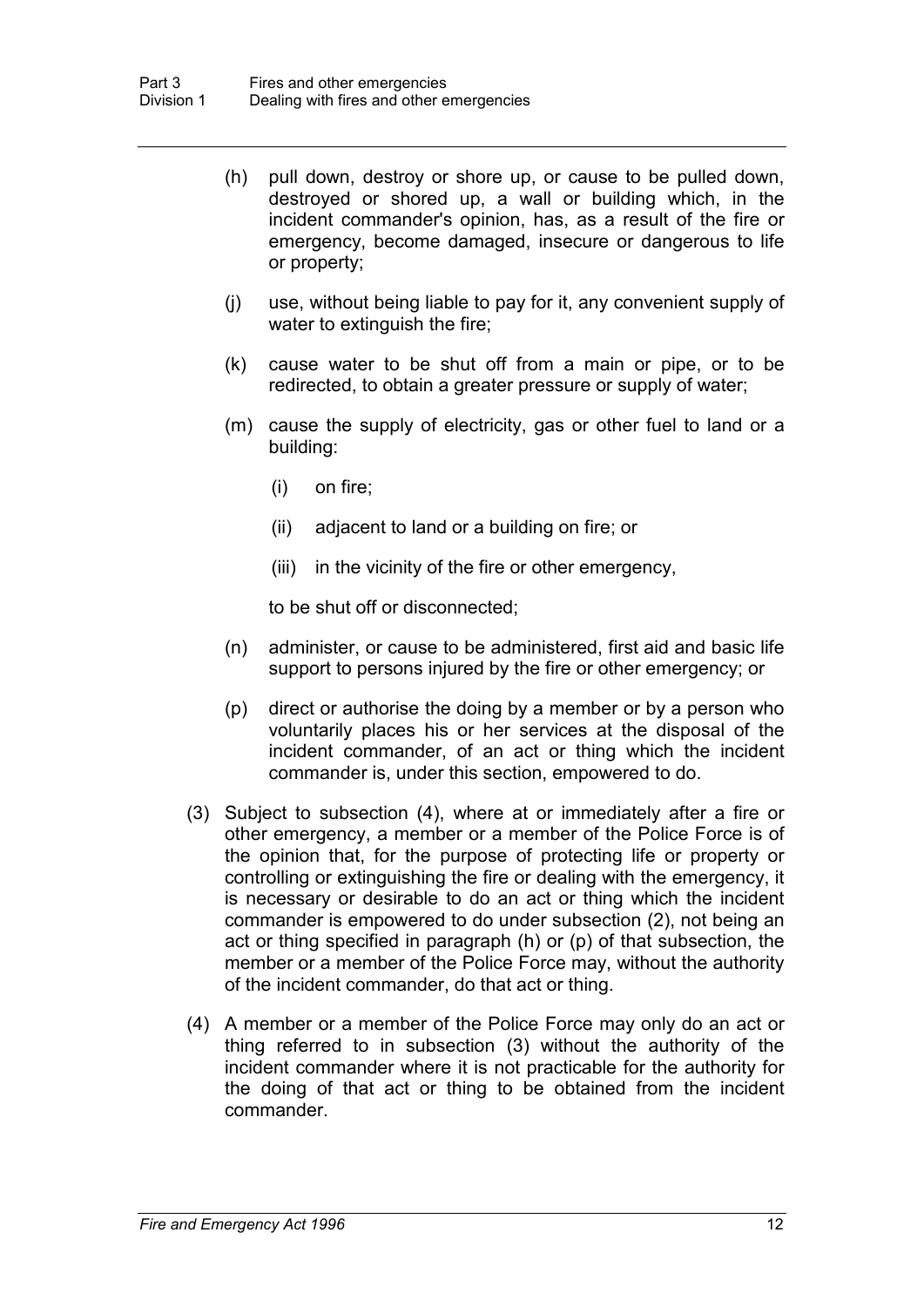- (5) A person supplying water or electricity shall not be liable to a penalty or damages as a result of an interruption of supply caused by the exercise of a power specified in subsection (2)(k) or (m).
- (6) The expense of pulling down, destroying or shoring up a wall or building in the exercise of the power specified in subsection (2)(h) shall be borne by the owner of the wall or building and is a debt due and payable to the Territory.
- (7) The exercise of a power or the performance of a function under this section by a person is conclusive evidence of his or her authority to do so, and no person shall be concerned to inquire whether the occasion requiring the person to do so had arisen or has ceased.

### **21 Authority of incident commander to be recognised**

- (1) A person shall obey an instruction or order given, in accordance with a duty imposed or a power conferred by this Act or the Regulations, by:
	- (a) the Director or the incident commander;
	- (b) a member acting under the orders of the Director or the incident commander; or
	- (c) a member or a member of the Police Force acting in accordance with section 20.
- (2) A member of the Police Force shall give such assistance as is reasonably required to enable an incident commander to exercise his or her authority or enforce obedience to an instruction or order given by the incident commander or a member in the performance of a duty imposed or the exercise of a power conferred by this Act or the Regulations.

### **Division 2 Investigations of fires and other emergencies**

#### **22 Fire investigators**

- (1) The Director may appoint a person to be a fire investigator for the purpose of investigating fires and other emergencies.
- (2) A fire investigator may exercise such powers and perform such functions as are given by or under this or any other Act.
- (3) The Director shall issue to a fire investigator an identity card containing a photograph and the signature of the fire investigator verified by the signature of the Director.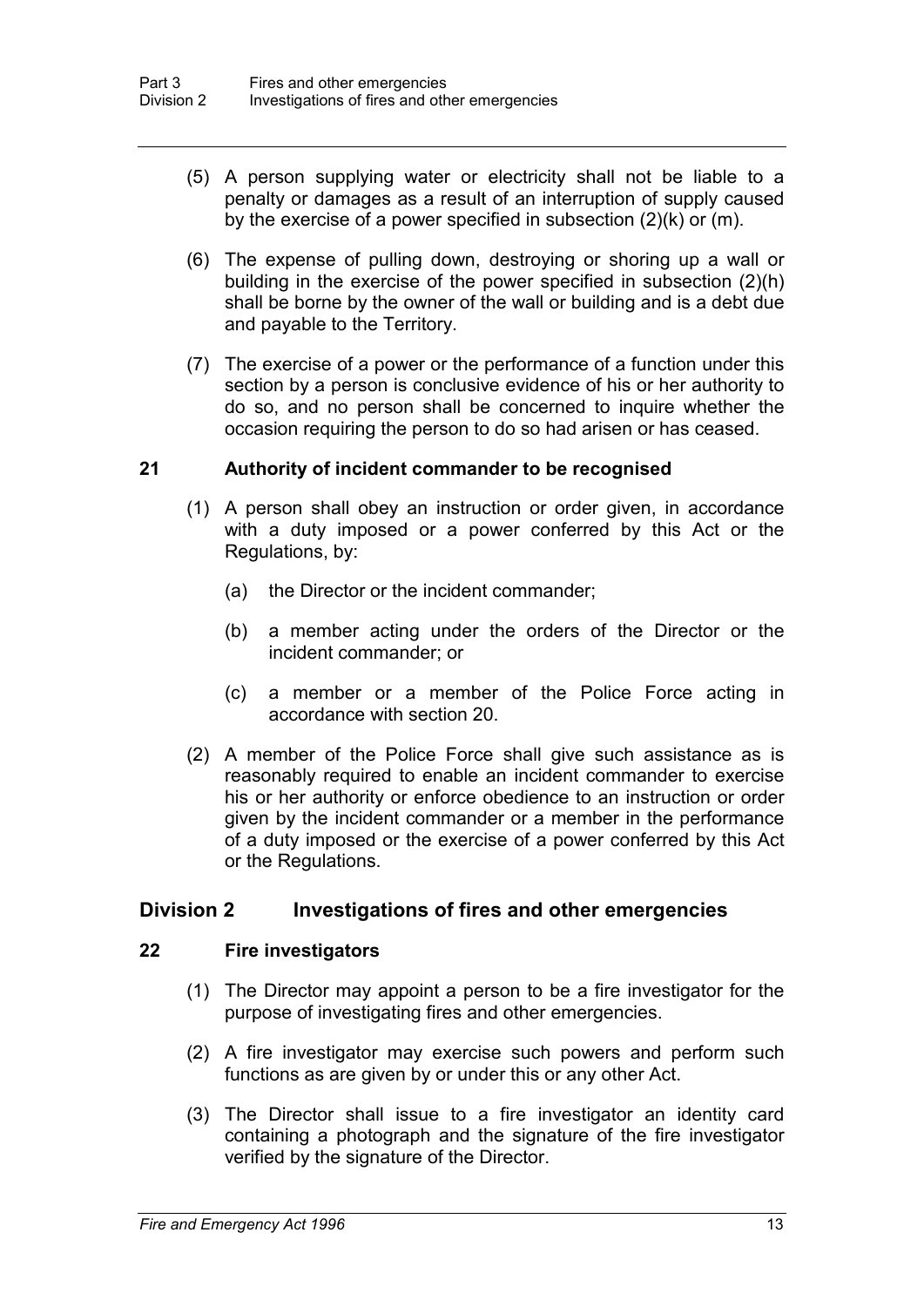- (4) A fire investigator whose appointment is terminated shall surrender to the Director the identity card issued to the person under subsection (3).
- (5) A fire investigator shall, when exercising or performing any of his or her powers or functions, produce the identity card issued to the fire investigator under subsection (3) to a person who questions the authority of the fire investigator to exercise the power or perform the function.
- (6) The production by a fire investigator of an identity card issued under subsection (3) shall, until the contrary is proved, be sufficient authority for the fire investigator to do any thing which the fire investigator is permitted to do by or under this Act.

#### **23 Powers of fire investigators**

- (1) A fire investigator may request a person to provide his or her name and address to the fire investigator where the fire investigator believes, on reasonable grounds, that the person may be able to assist the fire investigator in connection with the investigation of a fire or other emergency.
- (2) A person to whom a request is made under subsection (1) shall not:
	- (a) refuse or fail to comply with the request;
	- (b) provide a name that is false in a material particular; or
	- (c) provide an address other than the full and correct address of his or her ordinary place of residence.
- (3) In addition to section 24, where a fire investigator suspects, on reasonable grounds, that an offence has been committed in relation to a fire or other emergency, the fire investigator may, for the purposes of investigating the offence:
	- (a) enter any land, building, vehicle or vessel;
	- (b) carry out a search of the land, building, vehicle or vessel; and
	- (c) seize anything found on the land, building, vehicle or vessel that the fire investigator believes, on reasonable grounds, is connected with the commission of the offence.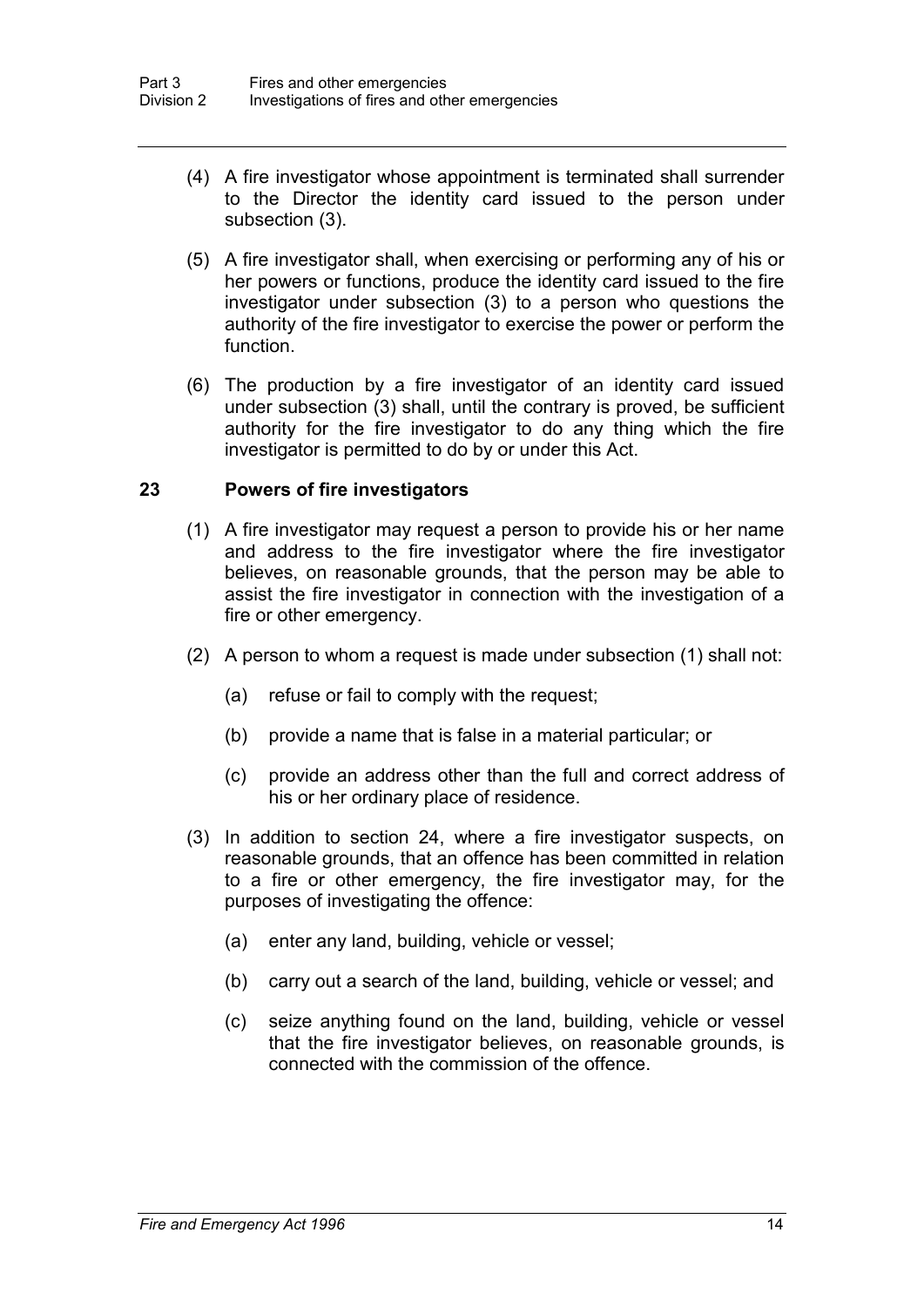#### **24 Fire investigations**

- (1) The Director, a fire investigator, a member or an authorised person may:
	- (a) cause the debris of a fire and land or a building, vehicle or vessel where a fire has occurred to be searched; and
	- (b) remove and keep possession of any material which, in his or her opinion, may tend to prove the origin of the fire.
- (2) For the purposes of subsection (1), the Director, a fire investigator, a member or an authorised person may:
	- (a) enter land, a building, vehicle or vessel and take possession of the land, building, vehicle or vessel or anything on the land or in the building, vehicle or vessel, where a fire or other emergency has occurred;
	- (b) retain possession of the land, building, vehicle or vessel and of anything in or on it:
		- (i) until an inquest under the *Coroners Act* into the fire or other emergency has been held; or
		- (ii) if no inquest is held, for a reasonable time;
	- (c) prevent a person from entering the land, building, vehicle or vessel;
	- (d) remove a person from the land, building, vehicle or vessel; and
	- (e) prevent a person from removing anything from the land, building, vehicle or vessel.

### **Division 3 Prevention of fires and other emergencies**

#### **25 Hazard reduction powers**

- (1) The Director or an authorised member may:
	- (a) at any time enter any land, building, vehicle, vessel or other place used for public entertainment or public gathering, in order to ascertain whether the provisions of the law relating to the prevention of fire or the protection of the public from danger arising from fire has been complied with;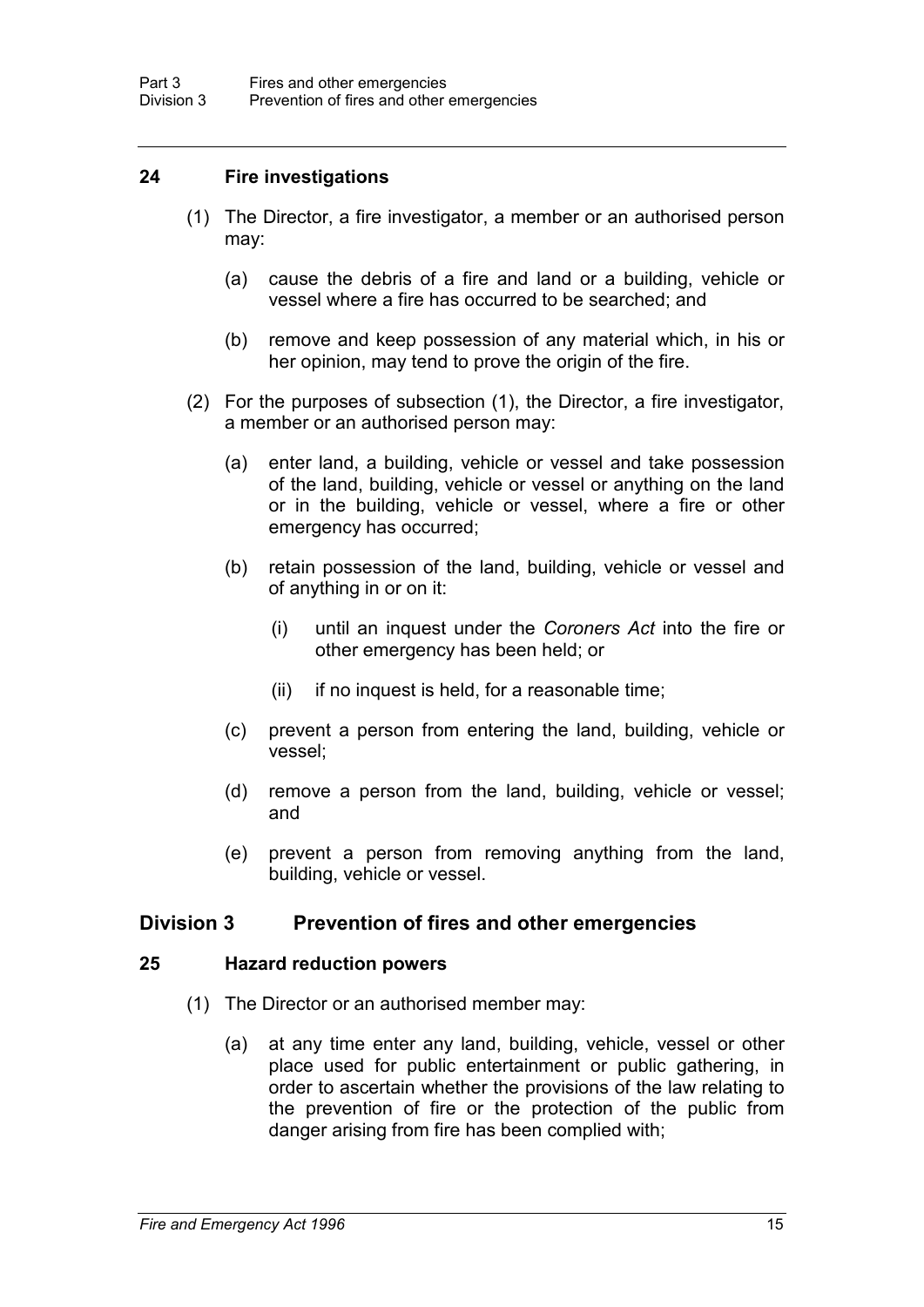- (b) at any time enter any land, building, vehicle or vessel where there is, or he or she suspects, on reasonable grounds, that there is, explosive or flammable or combustible material kept or stored, in order to ascertain whether the provisions of the law relating to the storage or keeping of explosives or flammable or combustible material has been complied with; and
- (c) at all reasonable times, enter any land, building, vehicle or vessel to inspect the land, building, vehicle or vessel, and the arrangement and condition of the contents of or on the land, building, vehicle or vessel, where he or she has reasonable grounds for believing that there is a danger by fire or other emergency to life or property.
- (2) If, in the opinion of the Director, there is a direct or indirect danger by fire or other emergency to life or property arising from the state of repair of a building, vehicle or vessel or the arrangement or condition of the contents of, or flammable or combustible material or other material on or in land or that building, vehicle or vessel, the Director may serve notice in writing:
	- (a) where the danger arises from the state of repair of a building, vehicle or vessel – on the owner of it; or
	- (b) where the danger arises from the arrangement or condition of the contents of or flammable or combustible material in or on the land, building, vehicle or vessel – the occupier of the land, building, vehicle or vessel,

requiring the owner or occupier, as the case may be, to take the action specified in the notice, within the time specified in the notice, for eliminating or reducing the danger.

- (3) Subject to section 26, a person who contravenes or fails to comply with the requirements of a notice under subsection (2) is guilty of an offence.
- (4) Subject to section 26, if a person contravenes or fails to comply with the requirements of a notice under subsection (2), the Director may cause the action specified in the notice to be taken and, for that purpose, may enter on the land, building, vehicle or vessel, with such workers and machinery as are or is reasonably necessary, and do all things reasonably necessary to be done to eliminate or reduce the danger.
- (5) In addition to any penalty for which a person may become liable under subsection (3), the costs and expenses reasonably incurred by the Director in exercising his or her powers under subsection (4)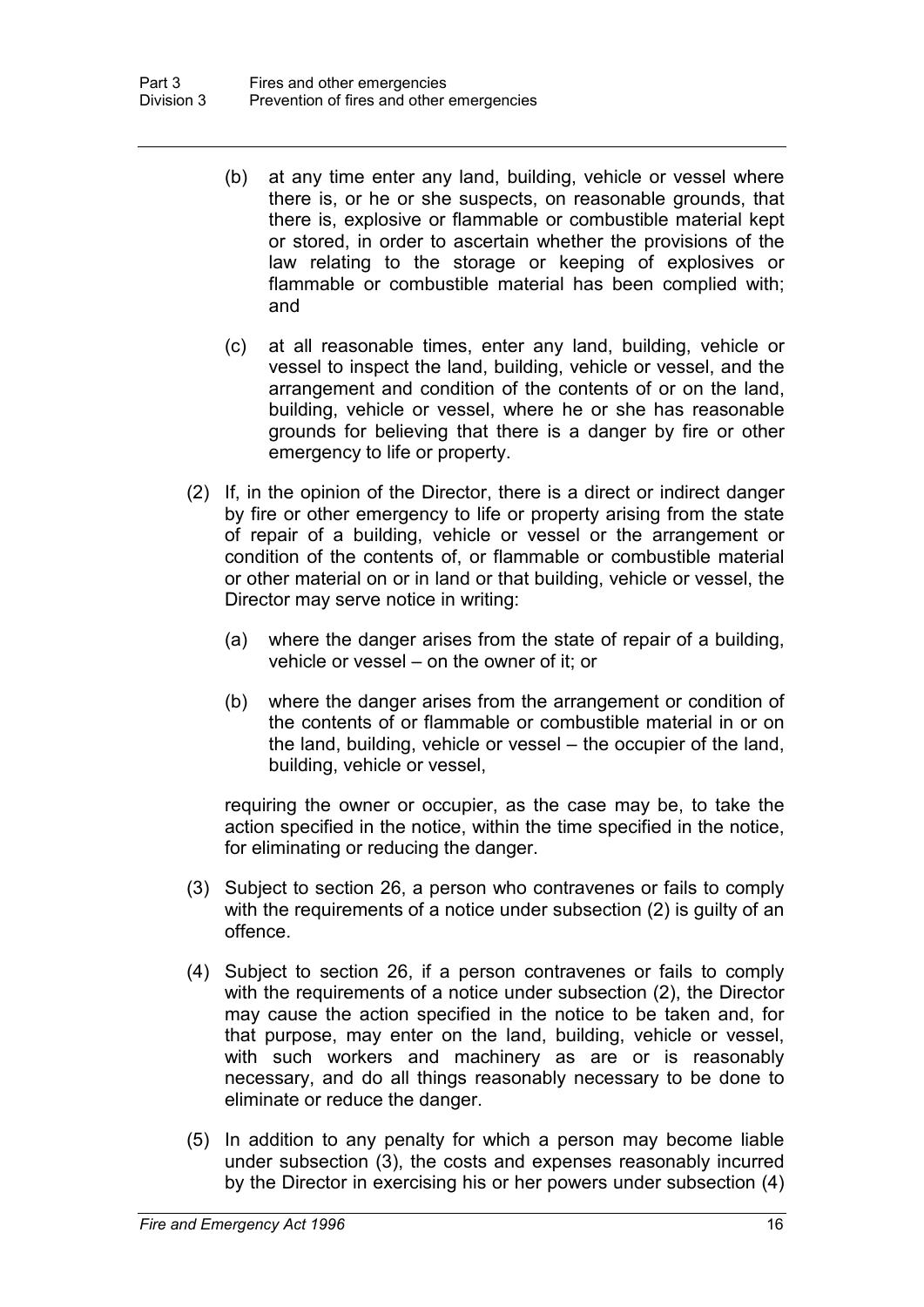are a debt due and payable to the Territory by the owner or occupier, as the case may be, of the land, building, vehicle or vessel.

(6) A cost or an expense due and payable under this section in relation to land or a building on land is a statutory charge, within the meaning of the *Real Property Act*, on the land.

#### **26 Appeal against notice**

- (1) Where the danger to a person or property is not, in the opinion of the Director, imminent, or the Director has not taken action under section 25(4), a person aggrieved by a notice under section 25(2) may request the Chief Executive Officer to review the notice or a requirement specified in the notice.
- (2) A request under subsection (1) shall:
	- (a) be in writing;
	- (b) state the grounds on which the request is based and the particulars which support those grounds; and
	- (c) be lodged with the Chief Executive Officer not later than 3 days after the person is served with the notice.
- (3) The Chief Executive Officer shall, as soon as practicable after receiving a request under this section, consider the request and may:
	- (a) confirm that the requirement specified in the notice should be complied with; or
	- (b) substitute such requirement as the Chief Executive Officer thinks fit.
- (4) If the Chief Executive Officer decides, after considering a request under subsection (1) that a requirement specified in the notice under section 25(2) should be complied with, the Chief Executive Officer shall fix a further time within which that requirement shall be complied with, and section 25(3) and (4) shall then apply as if that time were substituted for the time specified in the notice.
- (5) A decision of the Chief Executive Officer under subsection (3) is final.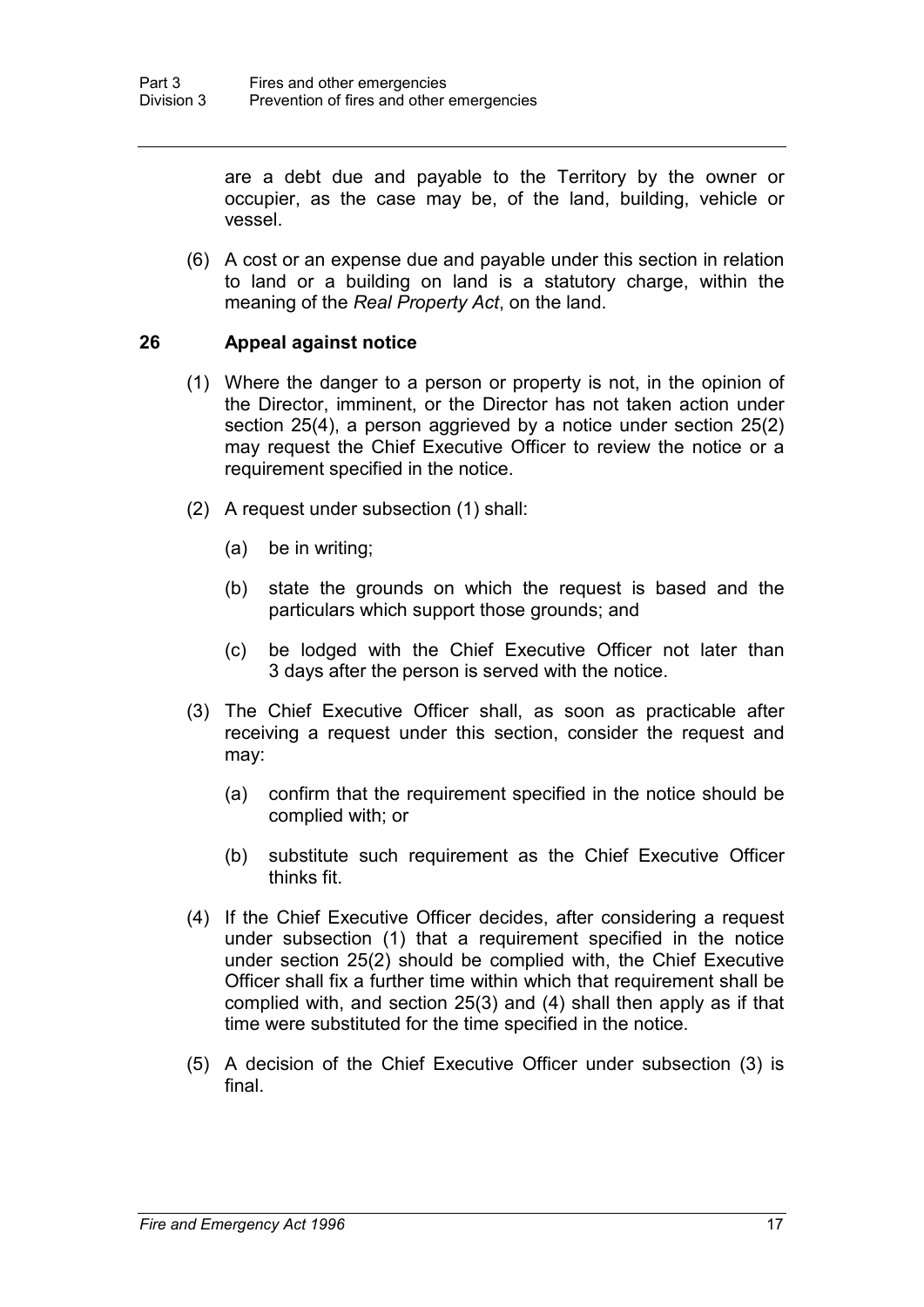### **27 Liability where notice not complied with**

- (1) Where:
	- (a) a person has failed to comply with the requirements of a notice under section 25(2); and
	- (b) a fire or other emergency occurs on the land or in the building, vehicle or vessel to which the notice relates or to property adjacent thereto,

the person shall, subject to subsection (2), be liable to pay, in addition to any penalty provided by this Act:

- (c) the expense incurred in extinguishing or attempting to extinguish the fire or in dealing with or attempting to deal with the emergency; and
- (d) the amount of the damage done to any property by the fire or other emergency.
- (2) A person referred to in subsection (1) is not liable for the expense or damages referred to in that subsection if the person proves that the fire was not a result of his or her failure to comply with the notice.
- (3) Subsection (1) applies whether or not a request has been lodged under section 26.

# **Part 4 Restrictions on lighting fires**

### **Division 1 Fires in open air**

#### **28 General prohibition against lighting fires in open air**

A person shall not, in an emergency response area, light a fire, or cause a fire to be lit, in the open air unless permitted by or under this Act.

#### **29 Lawful fires**

Section 28 does not apply to a person who lights a fire:

- (a) in accordance with a permit;
- (b) for the purpose of meal preparation or personal comfort in accordance with the requirement specified in the Regulations; or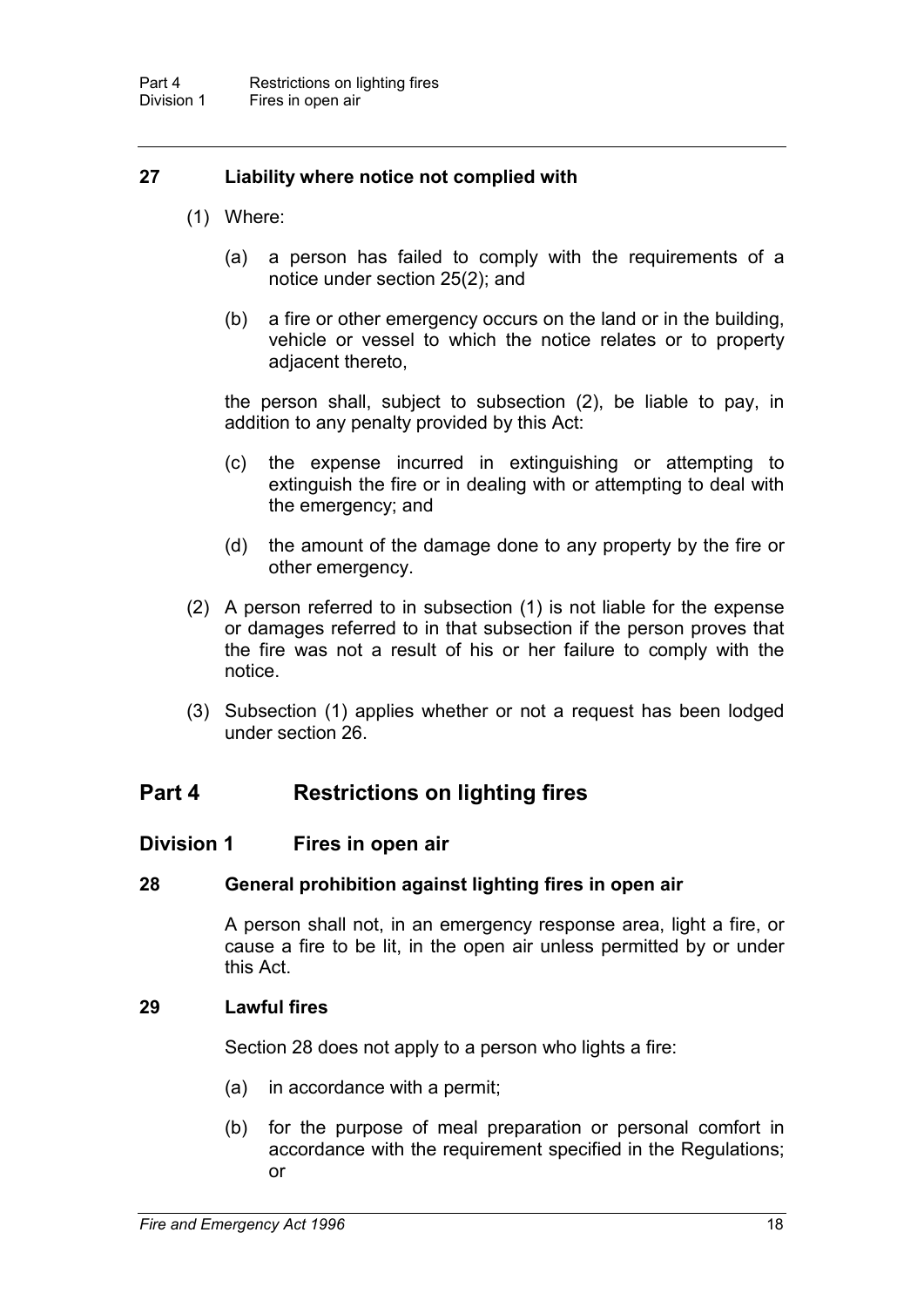(c) for a prescribed purpose in accordance with the requirements specified in the Regulations.

### **30 Granting of permits**

- (1) A person requiring a permit to light a fire in the open air in an emergency response area shall apply, either orally or in writing, to the Director for the permit.
- (2) The Director, on receiving an application under subsection (1), may grant or refuse to grant the permit.
- (3) Subject to subsection (4), the Director shall not grant a permit unless satisfied that:
	- (a) reasonable steps have been taken to notify the occupiers of adjoining land of the making of the application; and
	- (b) a reasonable opportunity has been given to an occupier who has been notified under paragraph (a) to object, either orally or in writing, to the granting of the permit.
- (4) The Director may grant a permit without complying with subsection (3) if satisfied that extra-ordinary circumstances exist for so doing.
- (5) A permit shall be in the prescribed form and may be subject to such conditions, if any, as the Director thinks fit and specifies in the permit.
- (6) A person shall not:
	- (a) contravene or fail to comply with a permit or a condition to which a permit is subject;
	- (b) provide false or misleading information in respect of an application for a permit; or
	- (c) except with the consent of the Director, alter a particular or condition shown on a permit.
- (7) In this section, *occupier of adjoining land* means the occupier of land that:
	- (a) touches some part of the land in question; or
	- (b) would touch some part of that land but for the existence of a watercourse, road or firebreak, that is 10 metres or less in width.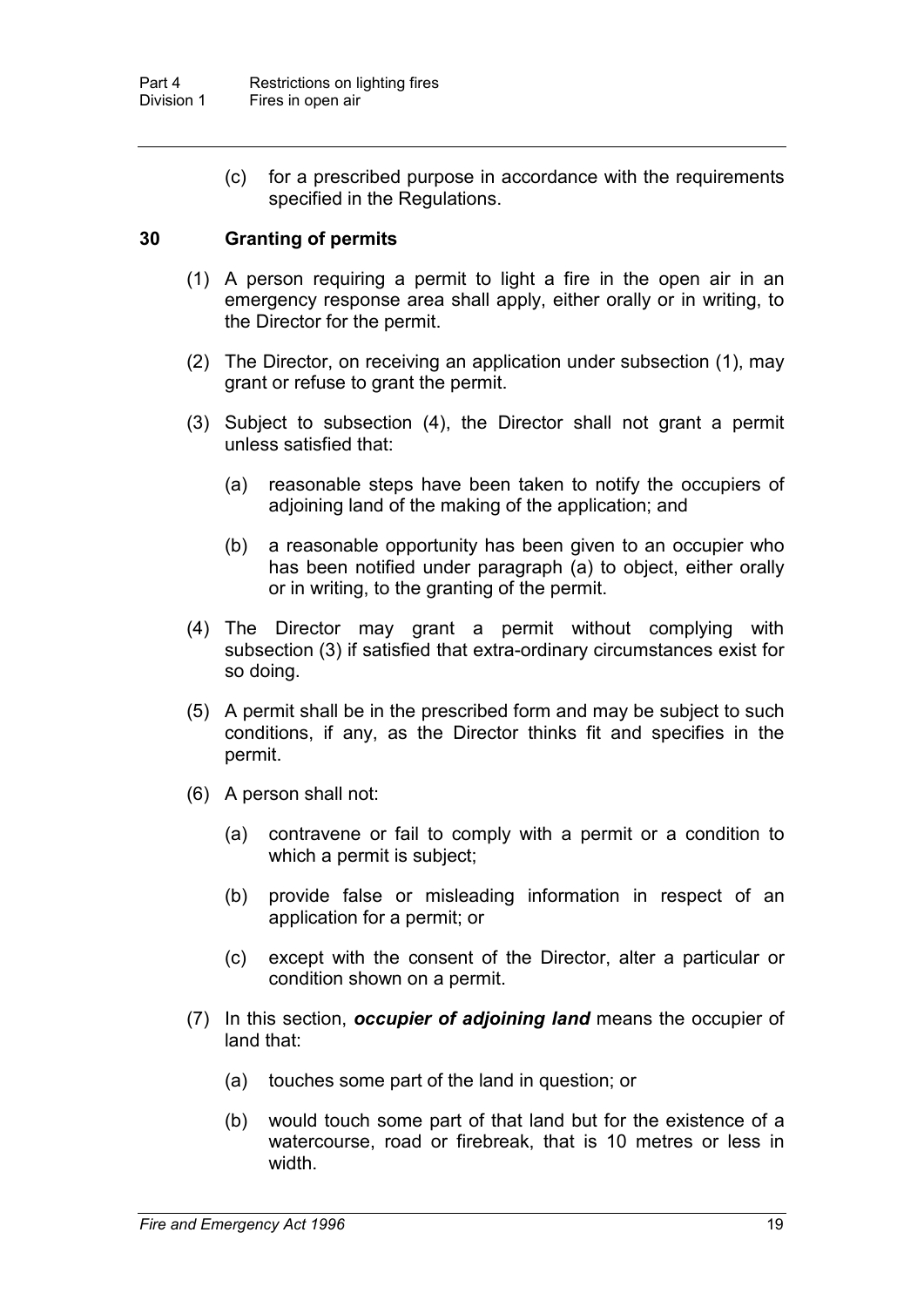### **Division 2 Fire ban days**

### **31 Declaration of fire ban days**

- (1) The Director may, by written notice, declare a day in respect of an emergency response area specified in the notice to be a fire ban day.
- (2) A declaration under subsection (1) may:
	- (a) specify fires that are not subject to the ban; and/or
	- (b) prohibit or restrict the use of specified machines or apparatus in the open air on the fire ban day.
- (3) With the view of ensuring general public knowledge of a declaration under subsection (1), the Director shall cause the declaration to be published in such a manner as he or she thinks fit, and without limiting the generality of this subsection, the Director may cause an announcement of the declaration to be:
	- (a) transmitted by a radio or television station; or
	- (b) published in a newspaper circulating in the Territory.

#### **32 Fires prohibited on fire ban days**

Notwithstanding section 29 but subject to section 31, a person shall not light a fire in the open air or allow a fire in the open air to remain alight in an emergency response area on a day declared to be a fire ban day in that emergency response area.

# **Part 5 Responsibilities of occupiers of land in relation to fires**

#### **33 Occupier to extinguish fire**

Where a fire is burning on land in an emergency response area and the lighting of the fire is not permitted by or under this or any other Act, the occupier of the land, shall, immediately on becoming aware of the fire, regardless of who lit it:

- (a) take all reasonable steps to extinguish or control the fire; and
- (b) as soon as is practicable, report the existence and location of the fire to a member or a member of the Police Force.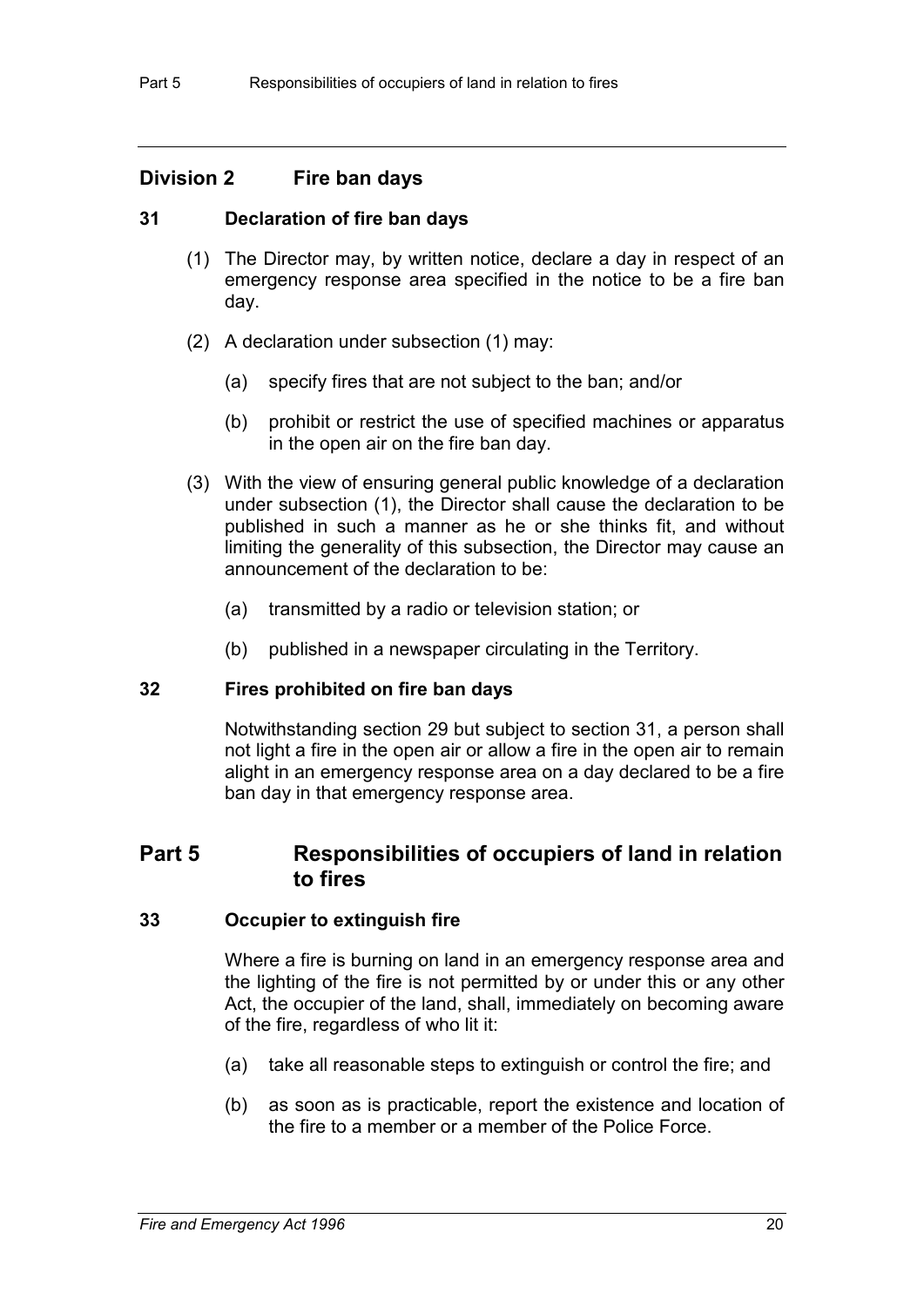#### **34 Power of occupier to enter land, &c.**

- (1) Subject to subsections (2) and (3), an occupier of land in an emergency response area who believes on reasonable grounds that a grass or bush fire which is burning on land in the emergency response area and within 1 kilometre of the land constitutes a fire risk to the land may, together with persons acting at the direction of the occupier:
	- (a) enter the land on which the fire is burning and any other land in order to gain access to the land in which the fire is burning;
	- (b) take on to that land a vehicle or equipment for extinguishing or controlling the fire; and
	- (c) take all reasonable measures to extinguish or control the fire.
- (2) An occupier of land shall not do or direct the doing of an act referred to in subsection (1) if notice, either orally or written, of the intention to light the fire has been given to the occupier by the person lighting it or by a member or a member of the Police Force unless the occupier believes on reasonable grounds that the fire has been unlawfully lit or is out of control.
- (3) If it is practicable to contact a member or a member of the Police Force, an occupier of land:
	- (a) shall not do or direct the doing of any act referred to in subsection (1) unless a member or a member of the Police Force has been notified of the situation; and
	- (b) shall comply with any direction given by the member or the member of the Police Force in respect of the doing of any act.

# **Part 6 Offences**

### **Division 1 Offences relating to fires**

#### **35 General offences**

- (1) A person who:
	- (a) except in accordance with a permit, drops, discards, throws down or otherwise disposes of any burning article or substance (or anything otherwise capable of causing fire):
		- (i) thereby causing a fire; or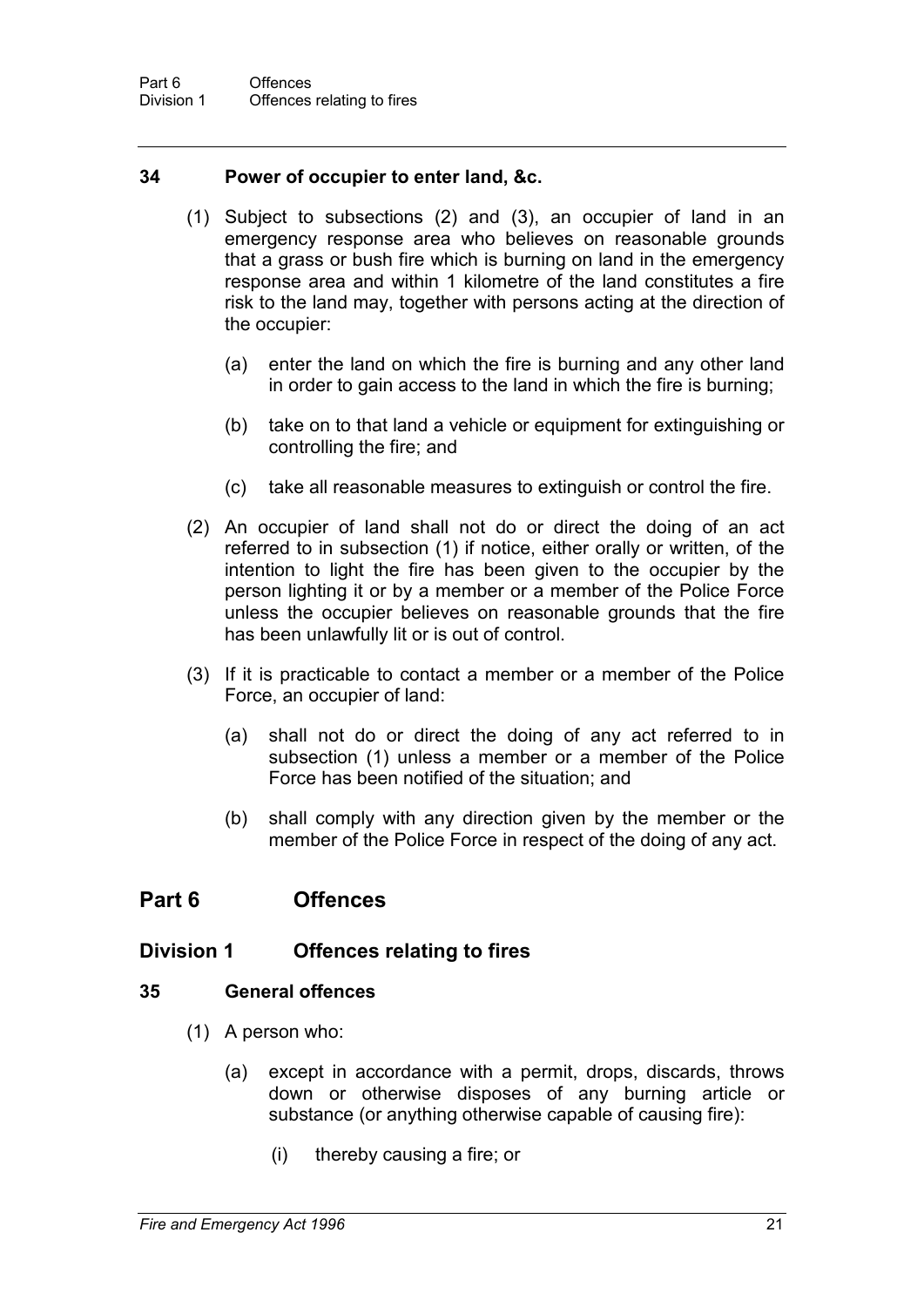- (ii) in such circumstances as to be likely to cause a fire;
- (b) destroys, damages, removes, covers or otherwise interferes with a notice relating to the lighting of fires displayed by the Director or by a member for the purposes of this Act;
- (c) obstructs or interferes with a member acting in the performance of a duty or the exercise of a power under this Act;
- (d) drives a vehicle over a fire hose;
- (e) drives a vehicle so near a fire or other emergency or equipment in use at a fire or other emergency as to interfere with the operation of a member, or the equipment;
- (f) destroys, damages or interferes with:
	- (i) equipment used by a member to extinguish a fire or deal with an emergency; or
	- (ii) a building used by a fire and emergency response group, being the property of the Territory;
- (g) covers up, damages, encloses, conceals or interferes with a fire hydrant, fire extinguisher, hose reel or other fire fighting equipment;
- (h) covers up, damages, conceals, obliterates or removes a mark, sign or letter indicating the position of or distinguishing a fire hydrant;
- (j) tampers with a fire alarm or signalling apparatus for giving notice of fire; or
- (k) gives a false alarm of a fire or other emergency,

is guilty of an offence.

(2) A person who stores or deposits flammable or combustible material of such a nature and in such a manner, position or quantity that it is or may become a direct or an indirect danger to life or property is guilty of an offence.

#### **36 Fires to be extinguished**

(1) A person shall not leave a fire in the open air in an emergency response area which he or she has lit or used unless it has been thoroughly extinguished.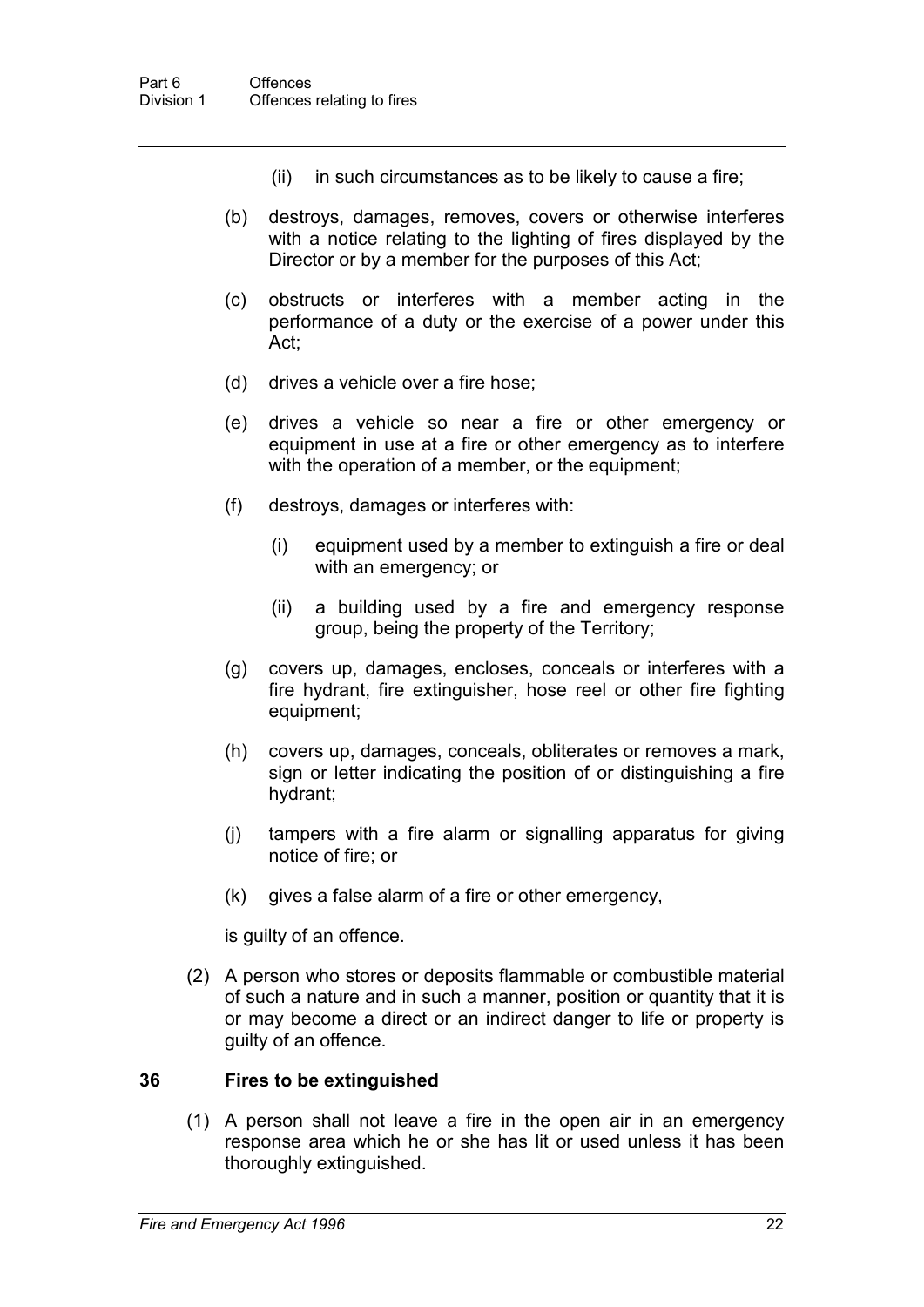- (2) It is a defence to a prosecution for an offence against subsection (1) that the person had, before leaving the fire, arranged with a responsible person who also used the fire to remain at the place where the fire is and not leave it unless that person has:
	- (a) thoroughly extinguished the fire; or
	- (b) made a similar arrangement with another responsible person who used the fire.
- (3) A person who, before the commencement of a fire ban day, lit or used a fire in the emergency response area in respect of which the fire ban day is declared shall:
	- (a) thoroughly extinguish the fire; or
	- (b) if the person is unable to thoroughly extinguish the fire, without delay notify a member of that fact.
- (4) A member who is notified of a fire under subsection (3) may give to the person such directions, for the purpose of controlling the fire, as the member thinks fit.
- (5) A person to whom a direction is given under subsection (4) shall comply with and not contravene the direction.

### **Division 2 Offences in relation to fire and rescue Service**

#### **37 Delivery of property**

A person, on ceasing to be a member, shall return to the Director, or to such person, and at such time and place, as the Director directs, all property which has been supplied to the person for the execution of the person's duty or which is in the person's custody by virtue of having been a member.

#### **38 Communication of information**

- (1) A member shall not, without reasonable cause, publish or communicate a fact or document to any other person which comes to the knowledge or into the possession of the member in the course of his or her duties as a member and which the member has not been authorised to disclose.
- (2) A person, after ceasing to be a member, shall not publish or communicate a fact or document which, if the person had still been a member, the person would not have been entitled to disclose.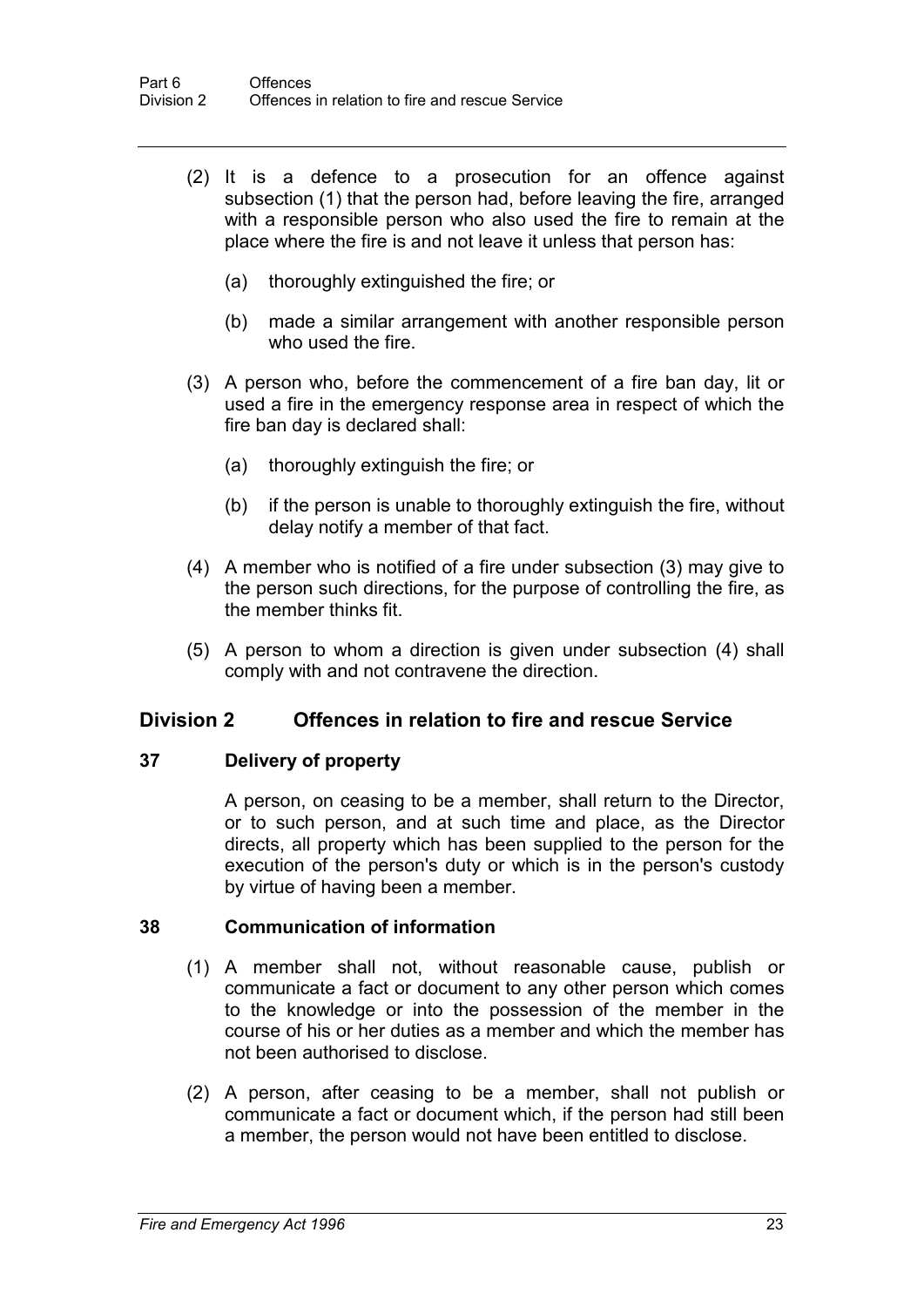#### **39 Personation**

A person shall not, without lawful excuse, personate a member.

#### **40 Offering bribe**

A person shall not directly or indirectly:

- (a) offer or give a bribe or reward to;
- (b) enter into an agreement with; or
- (c) seek an undertaking from,

a member for the purpose of that member performing his or her duties as a member in a particular manner or forgoing any of his or her duty as a member.

### **Part 7 Miscellaneous**

#### **41 Restrictions on sale of notified articles**

- (1) The Minister may, by notice in the Government *Gazette*, prohibit or regulate the sale, use or possession of an article or substance that the Director considers may constitute a risk of fire.
- (2) A person who sells, uses or possesses an article or substance in contravention of a notice under subsection (1) is guilty of an offence.
- (3) Where the Director or an authorised member suspects that an article or substance the sale, use or possession of which is prohibited or regulated by a notice under subsection (1) is being sold, used or possessed in contravention of the notice, the Director or authorised member may seize the article or substance and, for that purpose, may enter any land, building, vehicle, vessel or other place in or on which the article or substance is, or is thought to be, situated.

#### **42 Damage within insurance policy**

Where, as a consequence of the Director, a member or a member of the Police Force exercising powers or performing functions under this Act at a fire or other emergency, damage is caused to property which, if caused by the fire or emergency, would be covered by a policy of insurance held by the owner of the property, the damage shall be deemed to be damage covered by the policy, notwithstanding a clause or condition to the contrary in the policy.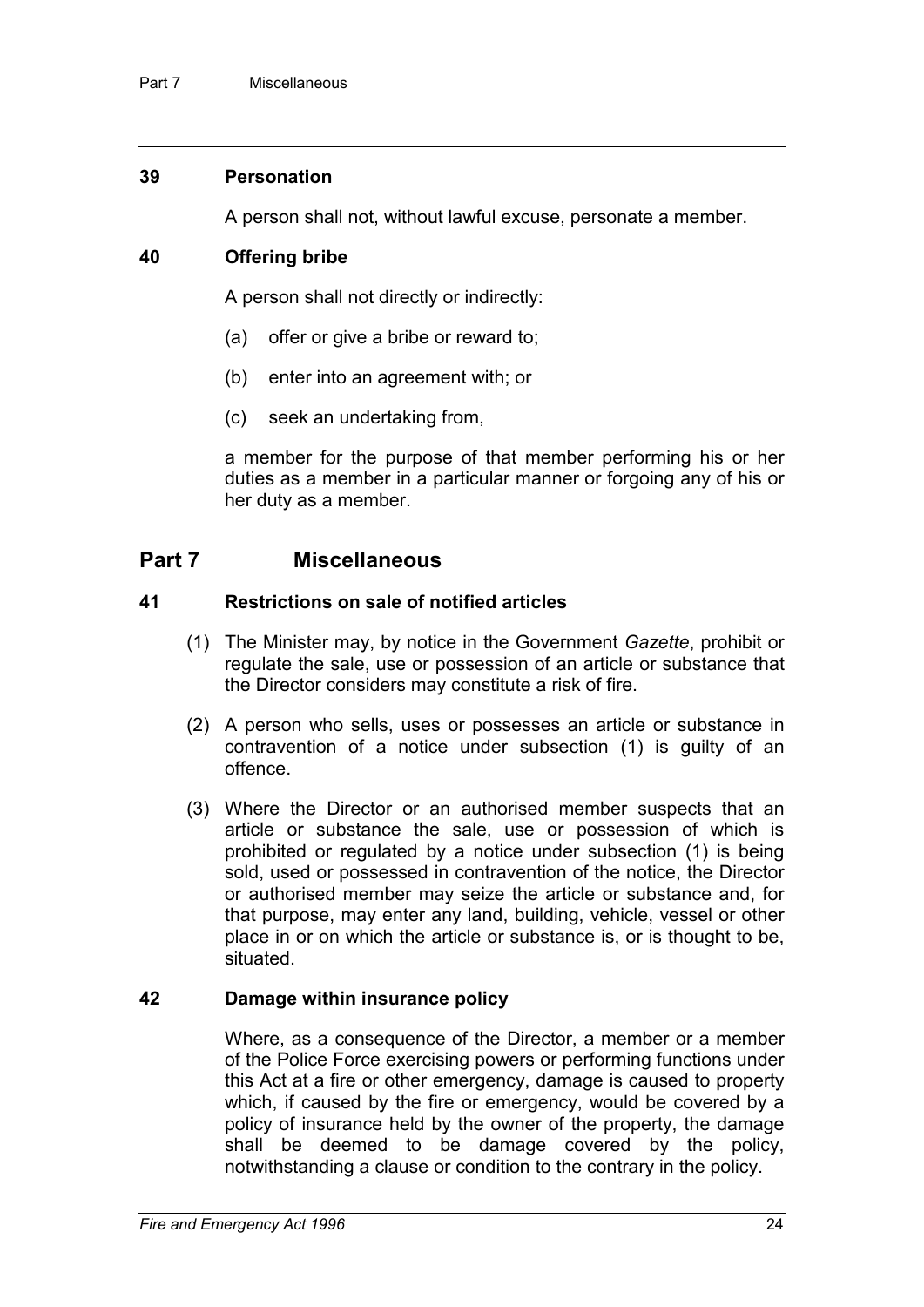#### **43 Fees and charges**

- (1) Subject to this section, where a member, with or without equipment, has, as required by or under this Act, attended a fire or other emergency, such of the fees as are determined by the Minister under this section, as are relevant in the circumstances, shall be:
	- (a) payable in accordance with this section; and
	- (b) recoverable from the person or persons liable (liability being joint and several where there are 2 or more such persons) as a debt due and payable to the Territory.
- (2) The persons liable for the fee or fees determined under this section are:
	- (a) in the case of a fire or other emergency which affected land or buildings – the owner or owners and occupier or occupiers of the land or buildings affected, or of any land, building or part of a building forming part of the land or buildings affected; and
	- (b) in any other case the owner or owners of, and any other person or persons having an interest in, the property, or any part of the property, which was affected by the fire or emergency or to which the emergency related.
- (3) Subject to this section, where:
	- (a) a member, with or without equipment, has attended land or a building in response to an alarm installed for the protection of the land or building; and
	- (b) there is in fact no fire or other emergency,

such of the fees determined under this section as are relevant in the circumstances are payable by the occupier of the land or building or, if there is no occupier, by the owner of the land or building, and shall be recoverable as a debt due and payable to the Territory.

- (4) Subject to this section, where:
	- (a) a member, with or without equipment, has responded to a call to attend at a place where a fire or other emergency is stated to be; and
	- (b) there is in fact no fire or other emergency,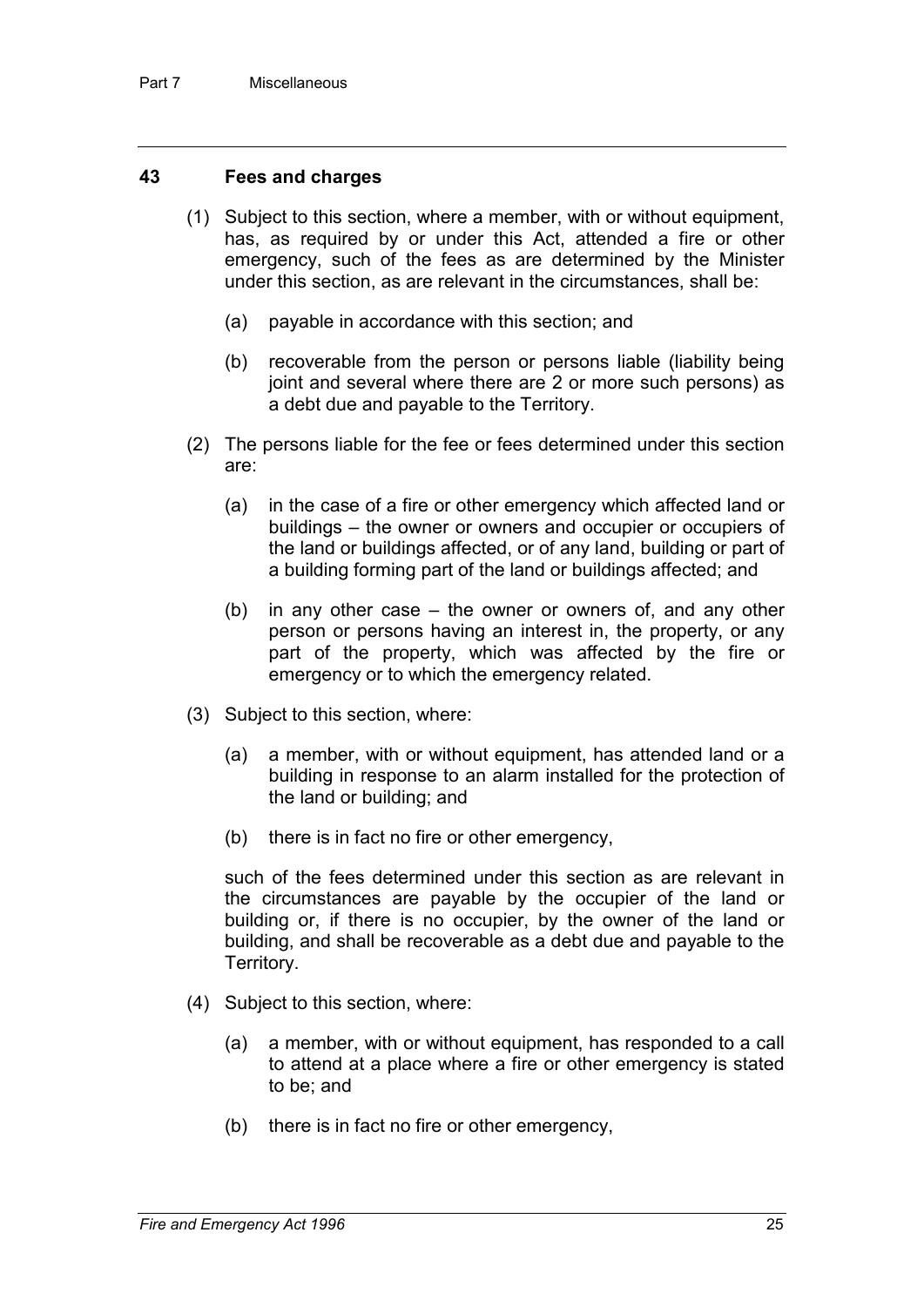such of the fees determined under this section as are relevant in the circumstances are payable by the person who made the call, and shall be recoverable as a debt due and payable to the Territory.

- (5) A fee due and payable under this section in relation to land or a building on land is a statutory charge, within the meaning of the *Real Property Act*, on the land.
- (6) The Minister may, by notice in the Government *Gazette*, determine the fees payable for the purposes of this section.
- (7) The Director may, for and on behalf of the Territory, waive the fees that would otherwise be payable under this section in such cases, classes of cases or circumstances as the Director considers reasonable.

#### **44 Commissioned ranks**

The Administrator may issue his or her commission to a member appointed or promoted to a prescribed rank or a rank above a prescribed rank, whether the appointment or promotion was made before or after the commencement of this Act.

#### **45** *Fire and Rescue Service Gazette*

The Director may authorise the publication of a document to be known as the *Fire and Rescue Service Gazette* containing such orders, instructions, determinations, directions, notices and other things as the Director thinks fit.

#### **46 Service of notices**

A notice or other document required or permitted to be served on a person under this Act may be served:

- (a) by delivering it to the person;
- (b) by posting it to the person's last-known place of business or residence;
- (c) by leaving it at the person's last-known place of business or residence with a person who is apparently over the age of 16 years and living or working there; or
- (d) in the case of a corporation, by delivering or posting it to its registered office in the Territory or otherwise as provided by the Corporations Law.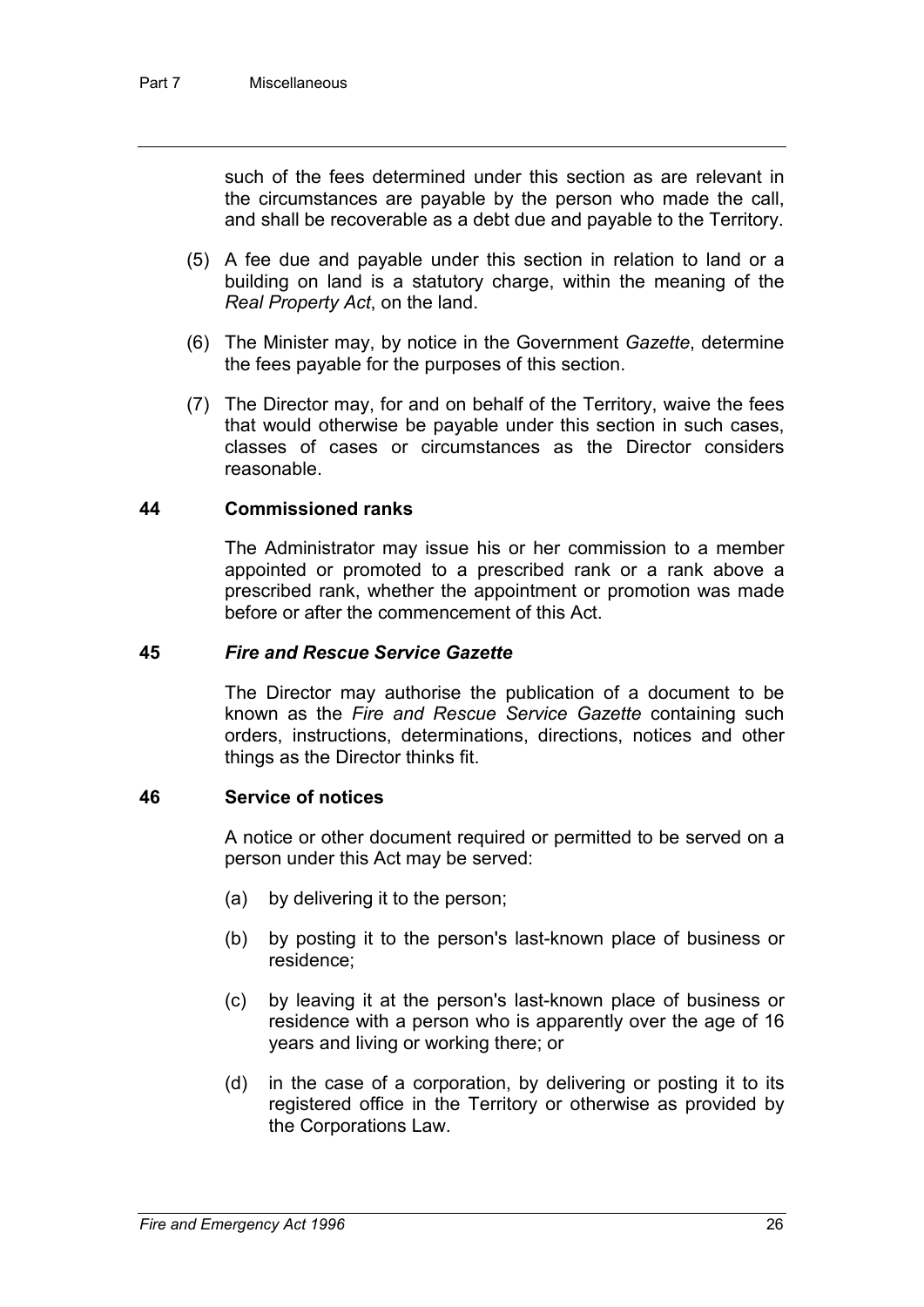#### **47 Protection of members**

An action or proceeding shall not be brought against a member to recover damages in respect of damage to property or injury to a person arising out of anything done or omitted to be done by the member in good faith in the exercise of a power of the performance of a function under this Act or the Regulations or done or omitted by the member in good faith in the purported exercise of a power or the performance of a function under this Act or the Regulations.

#### **48 Liability of person for fire lit by agent or employee**

Where a person commits an offence against this Act in respect of the lighting of a fire as an agent or employee of another person, that other person may be prosecuted and found guilty of the offence unless it is proved that the agent or employee was acting contrary to instructions and the other person could not have prevented the commission of the offence by exercising reasonable supervision.

#### **49 Liability of directors**

Where a corporation is convicted of an offence against this Act, each person who, at the time of the commission of the offence, was a director of the corporation shall be guilty of the offence and punishable as if the offence had been committed by a person other than the corporation, unless the person proves that the offence was committed without the person's knowledge or that the person took reasonable steps to prevent the commission of the offence.

#### **50 Evidence in proceedings**

- (1) In proceedings in respect of an offence against this Act, a certificate purporting to be signed by the Director to the effect that, on a date specified in the certificate:
	- (a) a permit was or was not in force;
	- (b) a fire ban day was or was not in force in respect of an emergency response area;
	- (c) a notice required to be served under this Act was or was not served;
	- (d) a place specified in the certificate was or was not in an emergency response area; or
	- (e) a person was or was not a member,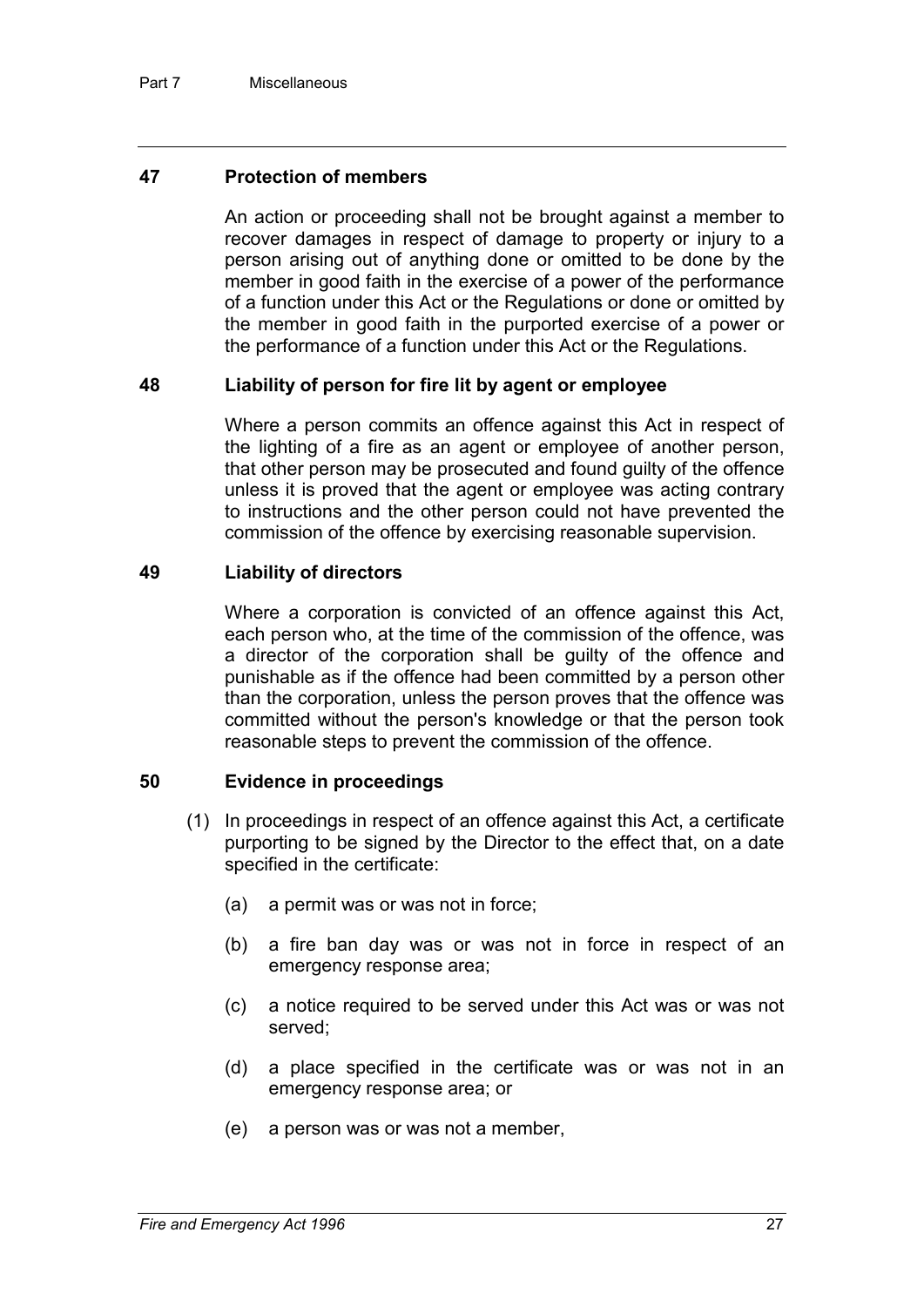is, in the absence of proof to the contrary, evidence of the matter stated in the certificate.

#### **51 Commencement of prosecutions**

- (1) A prosecution for an offence against this Act shall not be commenced except by the Director or an authorised person.
- (2) An averment in a complaint that a person is an authorised person is evidence that the person is an authorised person for the purposes of subsection (1).

#### **52 General penalty**

A person who contravenes or fails to comply with a provision of this Act for which no penalty is provided other than by this section, is guilty of an offence.

Penalty: In the case of an individual  $-$  \$10,000 or imprisonment for 2 years.

In the case of a corporation  $-$  \$50,000.

#### **53 Continuing offences**

Where a person is convicted of an offence against this Act or the Regulations, the person is guilty of a further offence if the offence continues after the conviction and is punishable, on conviction for the further offence, of a penalty not exceeding, in the case of an individual, \$500, and, in the case of a corporation, \$5,000, for each day during which the offence continues.

#### **54 Regulations**

- (1) The Administrator may make regulations not inconsistent with this Act, prescribing all matters:
	- (a) required or permitted by this Act to be prescribed; or
	- (b) necessary or convenient to be prescribed for carrying out or giving effect to this Act.
- (2) Without limiting the generality of subsection (1), the Regulations may provide for:
	- (a) matters relevant or incidental to fire safety and prevention on land, buildings, vehicles, or vessels, and appropriate to the training or education of persons and the community;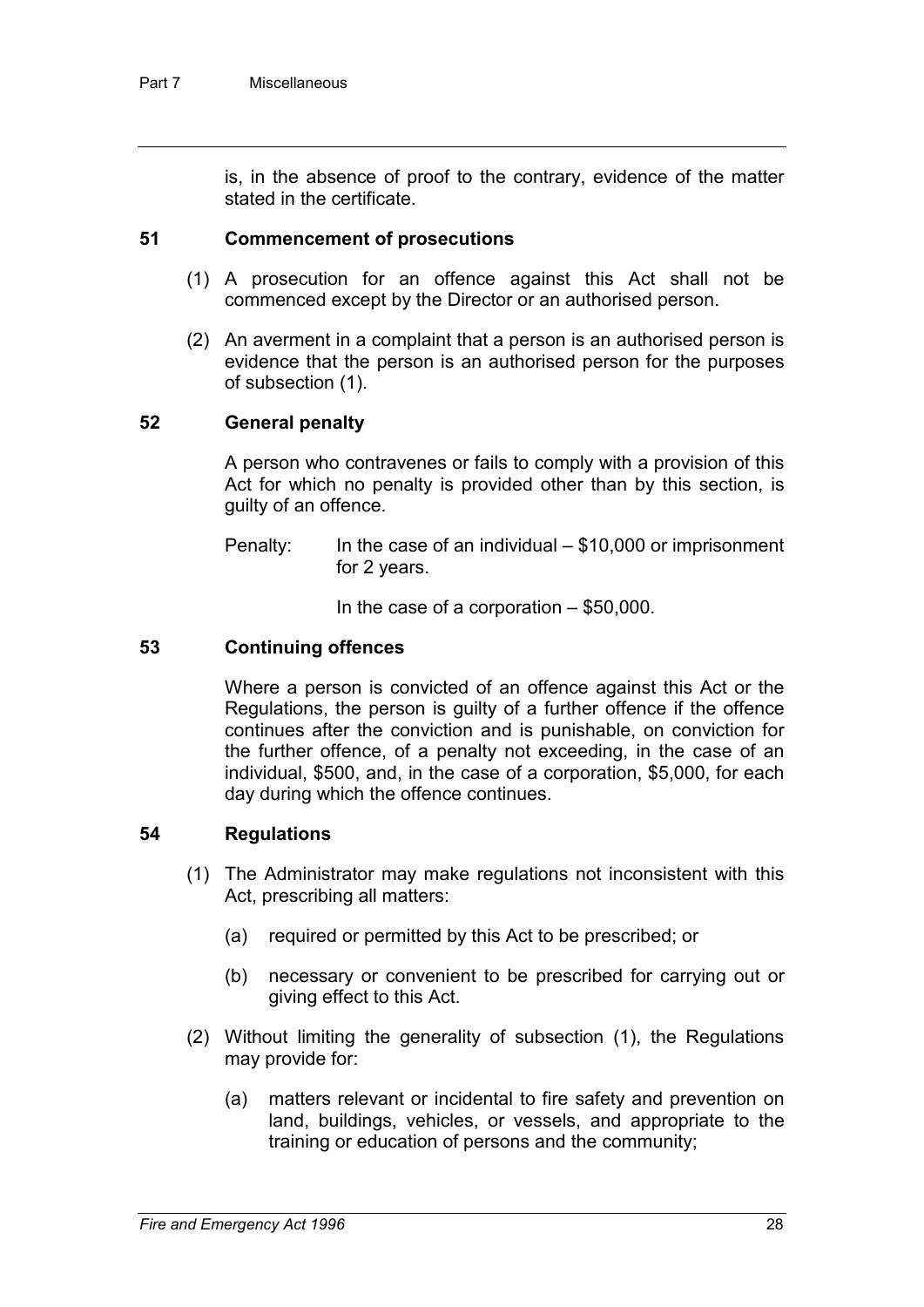- (b) measures necessary for ensuring effective fire safety in building structures;
- (c) measures for minimising the danger of fires and other emergencies;
- (d) measures for the protection of land, buildings, vehicles, vessels and persons from fires and other emergencies;
- (e) measures for handling flammable or combustible material and the manner of stacking, storing and keeping it;
- (f) matters incidental to administration and control of fire and emergency response groups;
- (g) the payment of a prescribed amount in lieu of a penalty which may otherwise be imposed for an offence against this Act or the Regulations;
- (h) the service of notices on persons alleged to have infringed this Act and particulars to be included in such notices;
- (j) offences, including regulatory offences, against the Regulations and the imposition of penalties, not exceeding \$10,000, for breaches of the Regulations.
- (3) The Regulations may incorporate or adopt by reference the provisions of any document, standard, rule, specification or method formulated, issued, prescribed or published by any authority or body whether:
	- (a) wholly or partly or as amended by the Regulations;
	- (b) as formulated, issued, prescribed or published at the time the Regulations are made or at any time before then; or
	- (c) as amended after the making of the Regulations, but only where the Minister has published in the Government *Gazette* a notice that the particular amendment is to be incorporated in the Regulations.

#### **55 Repeals**

The *Fire Service Act*, comprising Acts No. 29, 1983 and No. 14, 1988, is repealed.

#### **56 Savings and transitional**

(1) In this section, *repealed Act* means the *Fire Service Act* as repealed by section 55.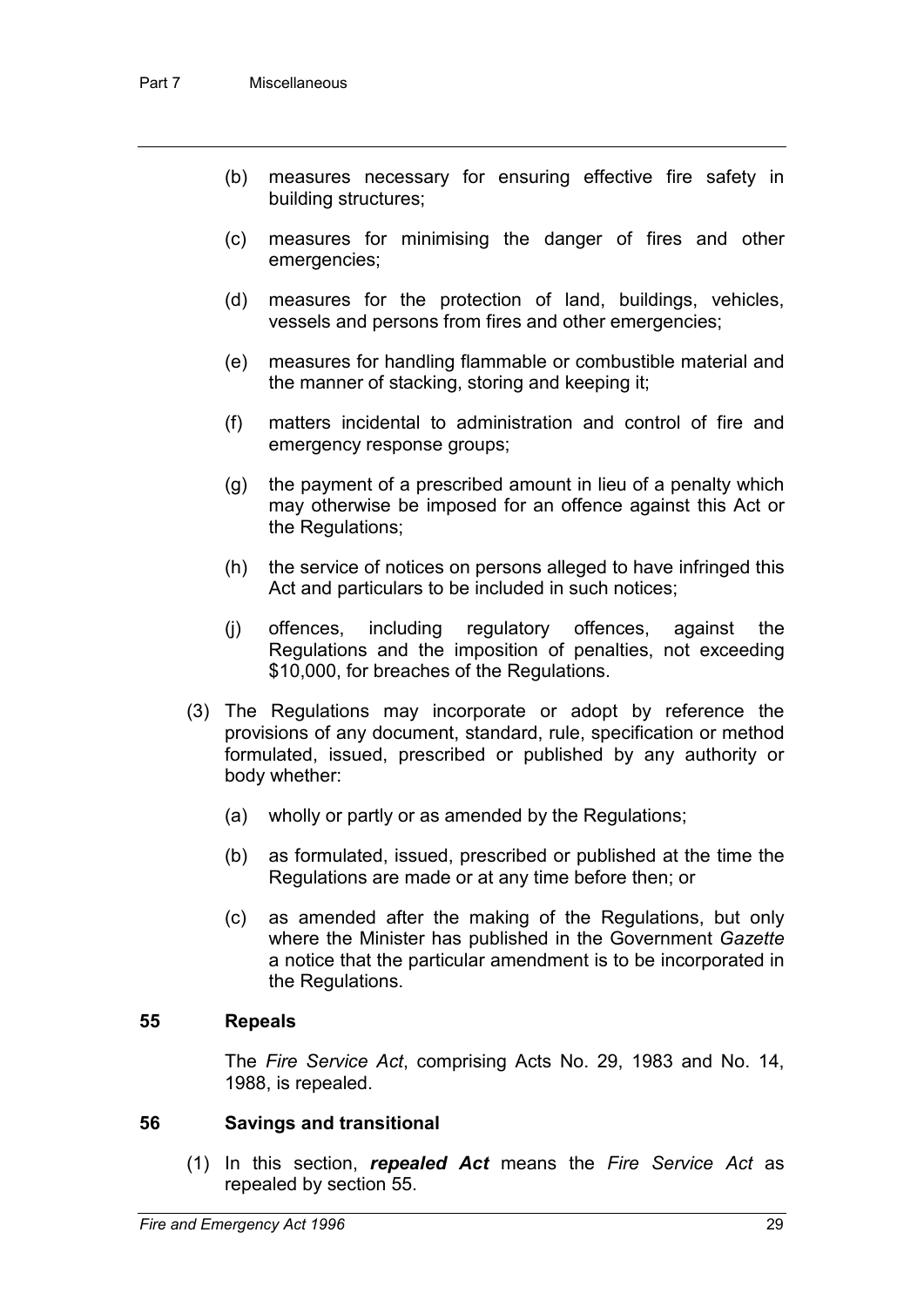- (2) A person who was, immediately before the commencement of this Act, a member of the Fire Service, within the meaning of the repealed Act, shall, on that commencement, be a member of the Fire and Rescue Service as if appointed under this Act with the same rank or designation that the member held, or with an equivalent rank or designation to that held by the member, under the repealed Act.
- (3) A person who was, immediately before the commencement of this Act, an auxiliary member, within the meaning of the repealed Act, shall, on that commencement, be an auxiliary member as if appointed under this Act and shall be paid for his or her services in accordance with the scale of fees determined under the repealed Act until such time as a determination is made under this Act.
- (4) A person who was, immediately before the commencement of this Act, a volunteer member, within the meaning of the repealed Act, shall, on that commencement, be a volunteer member as if appointed under this Act.
- (5) The Commissioner of Police is, on the commencement of this Act, the Chief Executive Officer of the Fire and Rescue Service as if the person holding that office were appointed under section 19(2) of the *Public Sector Employment and Management Act* on that commencement and, in all other respects, that Act applies to and in relation to the Chief Executive Officer.
- (6) The person who was, immediately before the commencement of this Act, the Director or the Chief Fire Officer, within the meaning of the repealed Act, shall, on that commencement, be the Director and the Chief Fire Officer, respectively, of the Fire and Rescue Service.
- (7) A fire district determined under the repealed Act and in force immediately before the commencement of this Act shall, on that commencement, be an emergency response area as if declared under this Act.
- (8) Subject to this section, a volunteer fire brigade established under the repealed Act and existing immediately before the commencement of this Act shall, on that commencement, continue to exist as a volunteer fire brigade comprising the same volunteer members as if this Act had not come into operation.
- (9) A volunteer fire brigade referred to in subsection (8) shall, on the commencement of this Act, be deemed, for the purposes of the Associations Incorporation Act, to be an association incorporated under that Act and the Director may give directions to a member of the brigade to ensure that the provisions of that Act relating to the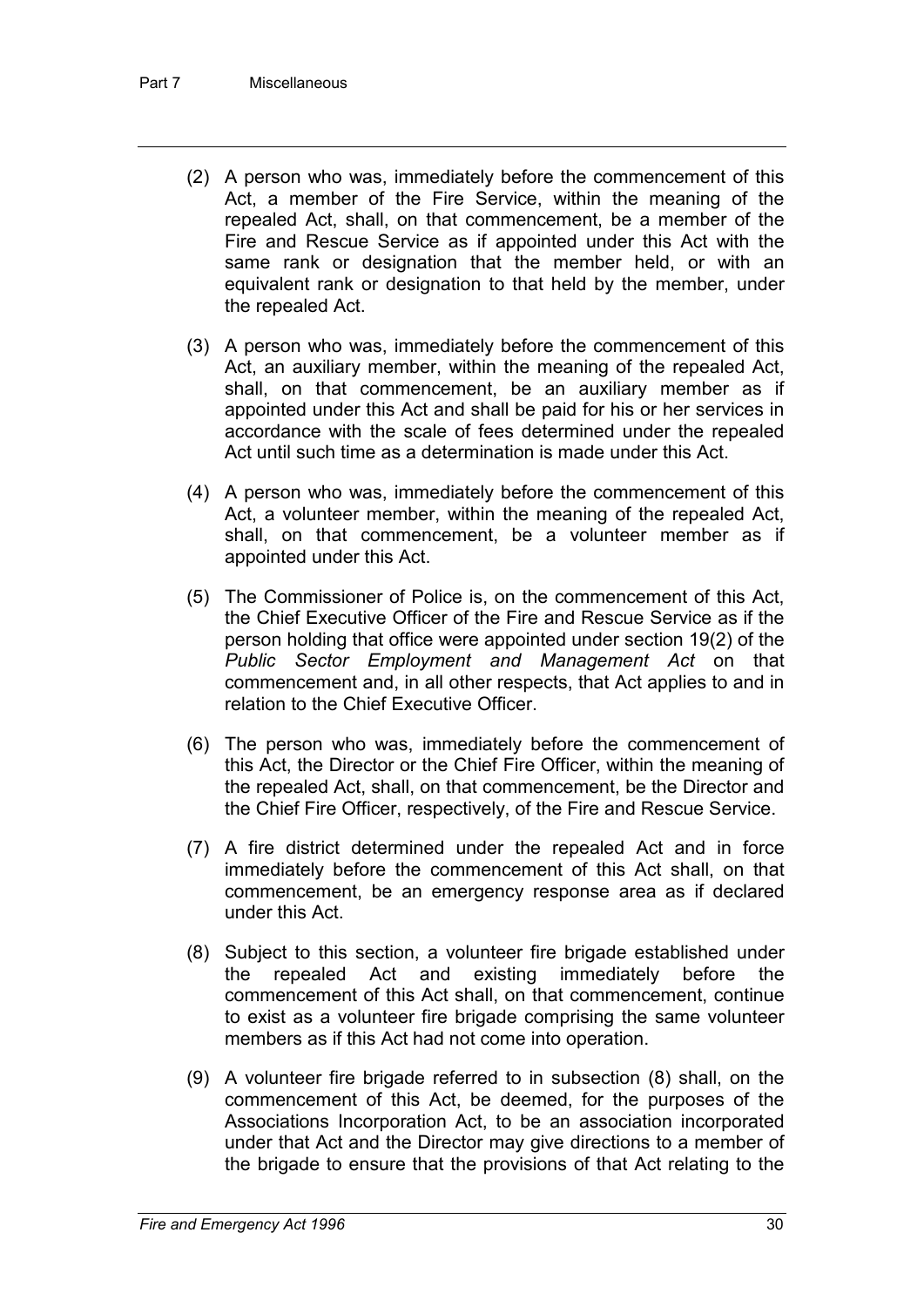lodging of documents and other information are complied with.

- (10) The Director may declare a volunteer fire brigade referred to in subsection (8) or more than one of those volunteer fire brigades to be a fire and emergency response group.
- (11) Where the Director makes a declaration under subsection (9), Part 2 Division 2 (other than section 11(1)) applies to and in relation to the fire and emergency response group except that the power of the Minister under section 11(2) shall be exercised by the Director.
- (12) The Regulations made under the repealed Act and in force immediately before the commencement of this Act shall, on that commencement, continue in force as Regulations under this Act but may be amended or repealed by regulations made under this Act.